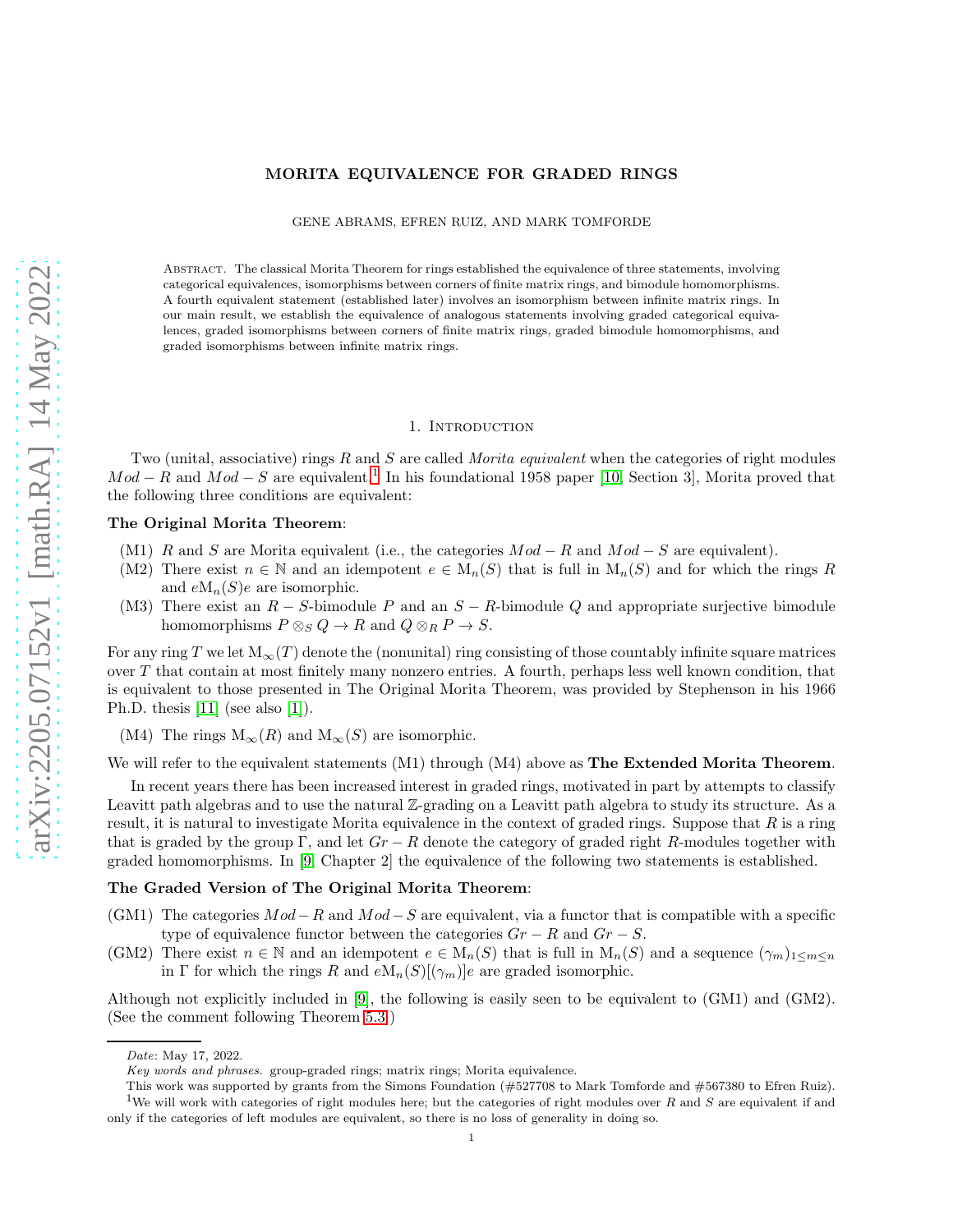(GM3) There exist a graded  $R-S$ -bimodule P and a graded  $S-R$ -bimodule Q and appropriate surjective graded bimodule homomorphisms  $P \otimes_S Q \to R$  and  $Q \otimes_R P \to S$ .

In Theorem [5.2](#page-19-1) we establish the following analogue to (M4) of The Extended Morita Theorem in the graded setting and prove that it is equivalent to statements (GM1)–(GM3) of The Graded Version of the Original Morita Theorem.

(GM4) There exists a sequence  $(\gamma_m)_{m\in\mathbb{N}}$  in  $\Gamma$  such that  $M_\infty(R)[(0)]$  is graded isomorphic to  $M_\infty(S)[(\gamma_m)]$ .

An explanation of the notation used in (GM2) and (GM4) is given in Definition [4.1](#page-17-0) below. We will refer to the equivalent statements (GM1)–(GM4) above as The Graded Version of the Extended Morita Theorem.

Given a Γ-graded ring R, there are many ways to impose a Γ-grading on a matrix ring over R. Arguably the most obvious is the *standard grading* in which the γ-component of the matrix ring is simply the matrix ring over the γ-component; i.e.,  $M_n(R)_{\gamma} = M_n(R_{\gamma})$ . Furthermore, if e is a homogeneous idempotent in R, then the corner ring eRe directly inherits the Γ-grading from R, which we will refer to as the *standard* corner grading. In the notation used in statements (GM2) and (GM4) above, the standard grading on the matrices arises when the sequences are constant (i.e.,  $\gamma_m = \gamma_{m'}$  for all  $m, m'$ ).

It is natural to ask whether there is a collection of statements about  $\Gamma$ -graded rings R and S, analogous to the statements in The Graded Version of The Original Morita Theorem, in which the grading used on each of the matrix rings is the standard grading. We answer this question in the affirmative in our main result (Theorem [4.7\)](#page-18-0). Specifically, we assume that the statement analogous to (GM4) holds, where the gradings on the matrix rings are standard; that is, we assume

 $M_{\infty}(R)$  is graded isomorphic to  $M_{\infty}(S)$  in the standard grading.

We then establish the appropriate modifications to statements (GM1), (GM2), and (GM3). The power of Theorem [4.7](#page-18-0) comes from the fact that there turns out to be a compatibility between the standard grading on matrix rings and the existence of an appropriate category equivalence between the categories  $Mod - R_0$ and  $Mod - S_0$  of modules over the respective zero components of R and S.

# The homogeneously Graded Version of The Extended Morita Theorem (See Theorem [4.7.](#page-18-0))

Let R and S be Γ-graded rings. Give each of the following rings of matrices over R and S the standard gradings. Then the following are equivalent.

- (HG1) The categories  $Mod R$  and  $Mod S$  are equivalent as in (GM1), and the equivalence between  $Gr - R$  and  $Gr - S$  is, in turn, compatible with an equivalence of categories between  $Mod - R_0$  and  $Mod - S_0$ .
- (HG2) There exist  $n \in \mathbb{N}$  and a (homogeneous) idempotent  $e \in M_n(S)_0$  that is full in  $M_n(S)_0$  for which the rings R and  $eM_n(S)e$  are graded isomorphic.
- (HG3) There exist a graded  $R-S$ -bimodule P and a graded  $S-R$ -bimodule Q and appropriate surjective graded bimodule homomorphisms  $P \otimes_S Q \to R$  and  $Q \otimes_R P \to S$  that restrict to surjective bimodule homomorphisms of the germane 0-components.
- (HG4)  $M_{\infty}(R)$  is graded isomorphic to  $M_{\infty}(S)$ .

We call rings R and S satisfying condition (HG1) *homogeneously graded equivalent*.

We conclude the Introduction with a series of observations regarding our main results. First, along the way to establishing Theorem [4.7,](#page-18-0) we give a new proof of the implication (M1) implies (M4) in the Extended Morita Theorem; see Remark [2.16](#page-9-0) below.

Second, we note that statement (GM2) does not yield statement (HG2) simply by imposing the standard grading on  $eM_n(S)e$ . As it turns out, we must also require that the idempotent in (HG2) be full *in the zero component*  $M_n(S)_0$  of  $M_n(S)$ .

Third, the notion of Morita equivalence is well known to functional analysts, and has been studied extensively for operator algebras. In that context, Morita equivalence of the  $C^*$ -algebras A and B is defined by the existence of an imprimitivity Hilbert bimodule  $_A X_B$ . The Brown-Green-Rieffel theorem [\[6\]](#page-21-2) states that  $\sigma$ -unital  $C^*$ -algebras A and B are Morita equivalent if and only if A and B are stably isomorphic (i.e.,  $A \otimes \mathcal{K} \cong B \otimes \mathcal{K}$ , where K denotes the algebra of compact operators on a separable infinite-dimensional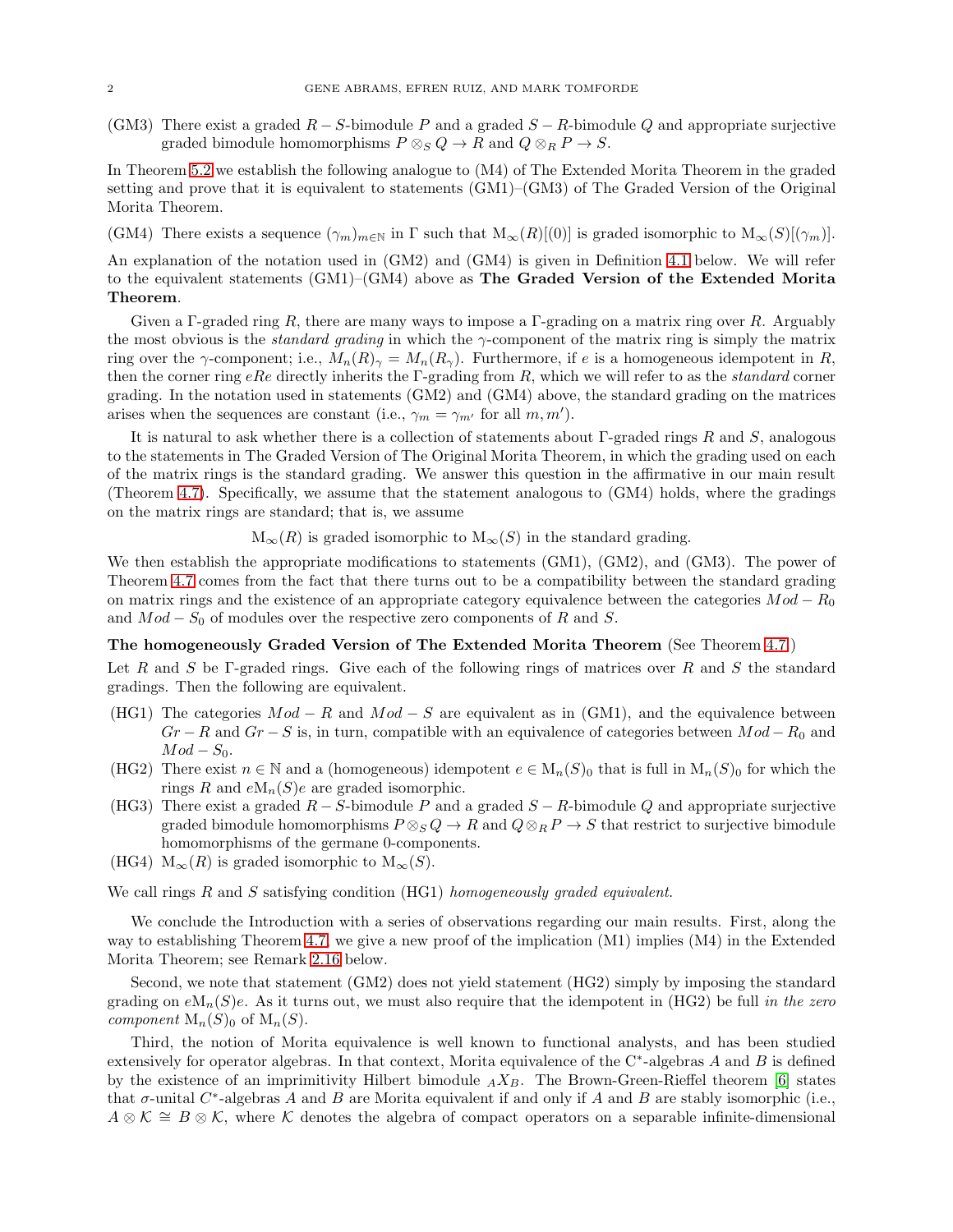Hilbert space). Since  $\mathcal{K} = \overline{M_{\infty}(\mathbb{C})}$  and  $A \otimes \mathcal{K} \cong \overline{M_{\infty}(A)}$ , we see that  $A \otimes \mathcal{K}$  is the analytic analogue of  $M_{\infty}(A)$ , and thus having A stably isomorphic to B (i.e.,  $A \otimes \mathcal{K} \cong B \otimes \mathcal{K}$ ) is the analytic analogue of having  $M_{\infty}(A) \cong M_{\infty}(B)$ . So for operator algebraists inquiring about corresponding ring-theoretic results, (HG3) and (HG4) are quite natural conditions.

Fourth, although one might expect to establish the graded versions of these results prior to establishing the homogeneously graded versions, we in fact proceed in the opposite order. This is because the validity of one of the implications in the graded version will follow as a consequence of the corresponding implication of the homogeneously graded version.

Fifth, we note that one of our motivating interests is when the rings  $R$  and  $S$  are Leavitt path algebras, and, more specifically, when the underlying graphs are finite with no sinks. In this situation we prove that graded equivalence and homogeneously graded equivalence are identical (see Corollary [3.6.](#page-11-0))

Sixth, a comment on terminology is in order. Since we are studying Morita Theory in the context of graded rings, it would not be inappropriate to call our investigation "Graded Morita Theory". However, that particular terminology has been used elsewhere in the literature (see, e.g., [\[4\]](#page-21-3) and [\[7\]](#page-21-4)) to denote something different from what we are studying in this article. So we shall avoid using the (seemingly natural) phrase "Graded Morita Theory".

Seventh, we mention that applications of The Homogeneously Graded Version of the Extended Morita Theorem abound, and a number of these will be examined in a followup article.

Finally, the authors have found the book by R. Hazrat [\[9\]](#page-21-1) to be an invaluable resource for many of the ideas we investigate in this paper, and readers will no doubt find this book useful and enlightening as well. The authors also thank R. Hazrat for personal communications and for many useful discussions while our article was being developed.

### 2. The Algebraic Stabilization Theorem

In this section we establish the equivalence of statements (HG2) and (HG4) of The Homogeneously Graded Version of The Extended Morita Theorem. This result appears below as Theorem [2.14,](#page-8-0) and we refer to it as the *Algebraic Stabilization Theorem*.

**Definition 2.1.** Let R be any associative (not necessarily unital) ring, and let  $e = e^2$  be an idempotent in R. The ring  $eRe := \{exe \mid x \in R\}$  is called the corner ring of R generated by e. The corner ring  $eRe$  is *unital, with multiplicative identity* e. If I is a two-sided ideal of R, then eIe := {eje | j ∈ I} is a two-sided *ideal of* eRe*, and thus is a (not necessarily unital) ring in its own right.*

*The idempotent* e *of a ring* A *is called* full in A *in case* AeA = A*; that is, in case the two-sided ideal of* A *generated by* e *is all of* A*.*

For two rings A and B graded by the abelian group Γ, we write  $A \cong_{qr} B$  to mean there exists a Γ-graded ring isomorphism from A to B. For any ring A we let  $RCFM(A)$  denote the ring of countably-infinite square matrices with entries in A in which each row and each column contains at most finitely many nonzero entries.

Definition 2.2. *Let* Γ *be an abelian group, and let* A *be a* Γ*-graded ring. The* standard matrix grading *on any matrix ring with entries in* A *is defined by setting*

$$
(\mathcal{M}_X(A))_{\gamma} = \mathcal{M}_X(A_{\gamma}).
$$

*(We abuse notation so that this definition includes the ring* RCFM(A) *as well.)* Note that  $M_{\infty}(A)$  *is a graded ideal of* RCFM(A) *in the standard matrix grading. For an idempotent*  $e \in A_0$ , the standard corner grading *on* eAe *is given by setting*  $(eAe)_{\gamma} = eA_{\gamma}e$ .

*Remark* 2.3. If A is a unital graded ring and e is an idempotent in  $A_0$  for which e is full in  $A_0$  (i.e., if  $A_0eA_0 = A_0$ , then e is full in A (since  $1_A = 1_{A_0} \in A_0eA_0 \subseteq AeA$ ). However, the converse need not be true: an idempotent  $e \in A_0$  that is full in A need not be full in  $A_0$ . As an easy example, consider  $A = M_2(K)$ for a field K, and grade A by  $\mathbb Z$  by setting  $A_0$  to be the diagonal matrices,  $A_1$  the upper corner matrices, and  $A_{-1}$  the lower corner matrices. Then  $e = e_{1,1} \in A_0$  is full in A (since A is simple), but not full in  $A_0$ (since  $A_0eA_0$  yields only the upper left corner matrices, and so does not contain  $1_A$ ). We note that A is Z-graded-isomorphic to the Leavitt path algebra  $L_K(E)$ , where E is the graph  $\bullet \longrightarrow \bullet$ .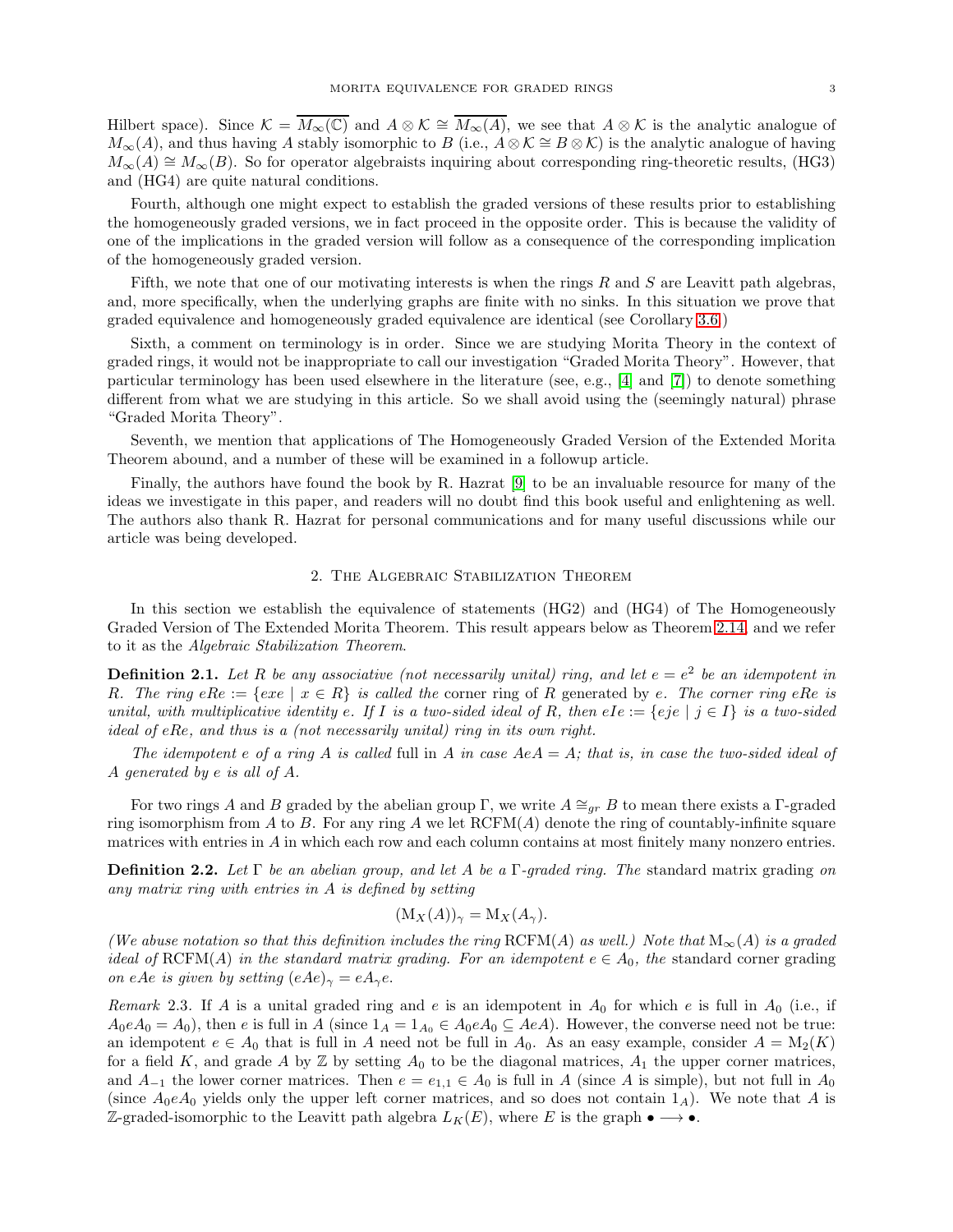The main goal of this section is to prove the Algebraic Stabilization Theorem stated in Theorem [2.14.](#page-8-0) The following result will provide nearly all of the heavy work towards establishing this goal.

<span id="page-3-0"></span>**Theorem 2.4.** *Let*  $\Gamma$  *be an abelian group, let*  $A$  *be a unital*  $\Gamma$ -graded ring, and let  $p \in A_0$  *be an idempotent that is full in*  $A_0$ ; *i.e.*, for which  $A_0 p A_0 = A_0$ . We grade pAp by the standard corner grading, and we grade  $M_{\infty}(A)$  and  $M_{\infty}(pAp)$  *using the standard matrix grading. Then*  $M_{\infty}(A)$  *is graded isomorphic to*  $M_{\infty}(pAp)$ *.* 

The proof of Theorem [2.4](#page-3-0) will be given following Lemma [2.13;](#page-7-0) however, we outline the strategy here. We construct idempotents  $\{Q_n, P_n \mid n \in \mathbb{N}\}\$  in the ring of row-finite and column-finite countably infinite matrices  $RCFM(A_0)$  together with graded homomorphisms

 $\phi_n: Q_n M_\infty(A) Q_n \to P_n M_\infty(A) P_n$  and  $\psi_n: P_n M_\infty(A) P_n \to Q_{n+1} M_\infty(A) Q_{n+1}$ 

such that for all  $n \in \mathbb{N}$  we have

(1)  $Q_n Q_{n+1} = Q_n = Q_{n+1} Q_n$ , (2)  $P_n P_{n+1} = P_n = P_{n+1} P_n$ , (3)  $\bigcup_n P_n M_\infty(A) P_n = M_\infty(pAp),$ (4)  $\bigcup_n Q_n M_\infty(A) Q_n = M_\infty(A)$ , and (5) the diagram



commutes.

Conditions  $(1)–(4)$  imply

$$
\mathcal{M}_{\infty}(A) \cong_{gr} \underline{\lim} (Q_n \mathcal{M}_{\infty}(A) Q_n, i_n) \quad \text{and} \quad \mathcal{M}_{\infty}(pAp) \cong_{gr} \underline{\lim} (P_n \mathcal{M}_{\infty}(A) P_n, j_n)
$$

and the commutativity of the diagram in (5) implies that these direct limits are graded isomorphic.

**Definition 2.5.** Let  $\{e_{i,j}\}$  be a system of matrix units for  $M_{\infty}(\mathbb{Z})$ . For  $a \in A$ , we let  $a \otimes e_{i,j}$  denote the *element in*  $M_n(A)$  *or*  $M_\infty(A)$  *with* a *in the*  $(i, j)$ *th entry and zero in all other entries. For any infinite subset*  $S$  of  $\mathbb{N}, p \otimes 1_S := \sum_{i \in S} p \otimes e_{i,i}$  *is an element of*  $\mathrm{RCFM}(R)$  *since*  $p \otimes 1_S$  *is a countably infinite matrix with* p in the  $(i, i)$  entry for all  $i \in S$  and zero in all other entries.

*For idempotents*  $e$  *and*  $f$  *in a ring*  $A$ *, we write*  $e \leq f$  *to mean*  $ef = fe = e$  *(equivalently, that*  $e \in f \{f\}$ *).* 

Note that if  $u, v \in A$  such that  $uvw = u$  and  $vuv = v$ , then uv and vu are easily seen to be idempotents in A.

<span id="page-3-1"></span>**Lemma 2.6.** Let A be a ring. Suppose p and e are idempotents in A such that  $uv = p$ ,  $pu = u$ , and  $vu \in eAe$ *for some*  $u, v \in A$ *. Then there are*  $w, z \in A$  *such that*  $wzw = w$ *,*  $zwz = z$ *,*  $wz = p$ *, and*  $zw \leq e$ *.* 

*Proof.* Set  $w = u$  and  $z = vuv$ . Then  $wz = uvuv = p^2 = p$ . Since  $pu = u$ , we have  $wzw = pu = u = w$ , and  $zwz = vuvuvuv = vuv = z$ . Therefore zw is an idempotent. Since  $zw = vuvu \in eAe$ , we conclude  $zw \leq e$ .

<span id="page-3-2"></span>Lemma 2.7. *Let* A *be a unital ring, and let* p *be an idempotent in* A*. Also suppose* S *and* T *are subsets of* N *with*  $|S| = |T| \in \mathbb{N} \cup {\infty}$ *. Then there exist*  $u, v \in \text{RCFM}(A)$  *such that*  $uv = p \otimes 1_S$ ,  $vu = p \otimes 1_T$ , uvu = u, and vuv = v. Moreover, if  $|S|, |T| < \infty$ , then u, v can be chosen to be elements in  $M_{\infty}(A)$ .

*Proof.* Let  $m = |S| = |T|$ . Set  $S = \{s_i : i \in \mathbb{N}, 1 \le i \le m\}$  and  $T = \{t_i : i \in \mathbb{N}, 1 \le i \le m\}$ . Define  $u := \sum_{i=1}^m p \otimes e_{s_i,t_i}$  and  $v := \sum_{i=1}^m p \otimes e_{t_i,s_i}$ . A straightforward computation shows that  $u, v$  satisfy the desired conclusions. The second statement is then clear.  $\square$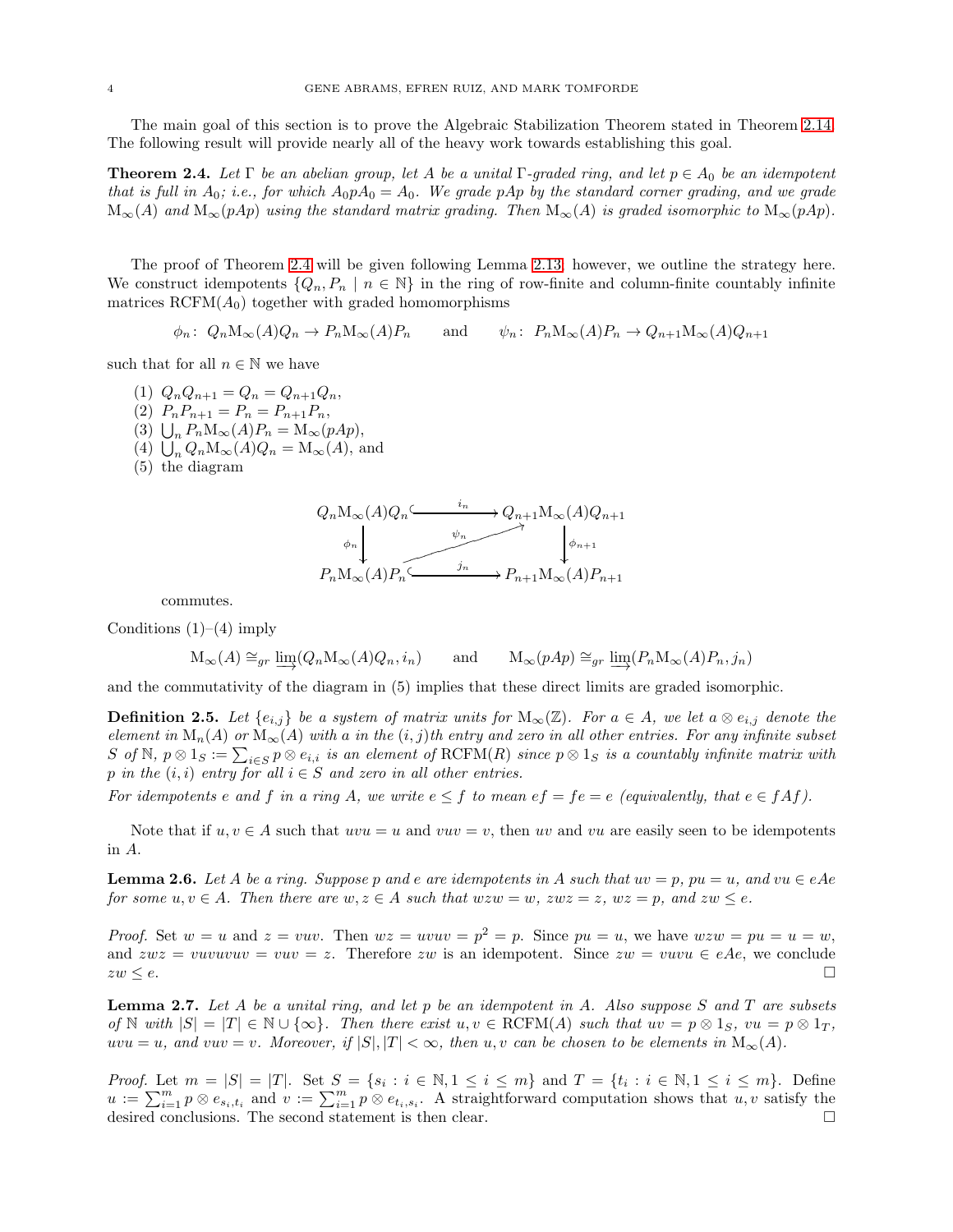<span id="page-4-0"></span>**Lemma 2.8.** Let A be a unital ring, and let p be a full idempotent in A. Then there exists  $m \in \mathbb{N}$  and  $w, z \in M_\infty(A)$  such that  $wzw = w$ ,  $zwz = z$ ,  $wz = 1_A \otimes e_{1,1}$ , and  $zw \leq \sum_{i=1}^m p \otimes e_{i,i}$ . Moreover, for  $any \ j \in \mathbb{N} \ and \ S \subseteq \mathbb{N} \ such \ that \ |S| = m, \ there \ exist \ w', z' \in M_\infty(A) \ such \ that \ w'z'w' = w', \ z'w'z' = z',$  $w'z' = 1_A \otimes e_{j,j}$ , and  $z'w' \leq p \otimes 1_S$ .

*Proof.* Note that  $1_A \in ApA$ . Therefore,  $1_A = \sum_{i=1}^{m} x_i py_i$  for some  $x_i, y_i \in A$ . Set

$$
u := \left(\sum_{i=1}^m x_i \otimes e_{1,i}\right)\left(\sum_{i=1}^m p \otimes e_{i,i}\right) = \sum_{i=1}^m x_i p \otimes e_{1,i}
$$

and

$$
v:=\left(\sum_{i=1}^m p\otimes e_{i,i}\right)\left(\sum_{i=1}^m y_i\otimes e_{i,1}\right)=\sum_{i=1}^m py_i\otimes e_{i,1}.
$$

Then

$$
uv = \left(\sum_{i=1}^m x_i p \otimes e_{1,i}\right) \left(\sum_{i=1}^m py_i \otimes e_{i,1}\right) = \left(\sum_{i=1}^m x_i py_i\right) \otimes e_{1,1} = 1_A \otimes e_{1,1}.
$$

Note that  $(1_A \otimes e_{1,1})u = u$  and  $vu \in (\sum_{i=1}^m p \otimes e_{i,i}) \mathcal{M}_{\infty}(A) (\sum_{i=1}^m p \otimes e_{i,i})$ . By Lemma [2.6,](#page-3-1) there are  $w, z \in M_{\infty}(A)$  with the desired properties.

Let  $j \in \mathbb{N}$  and let  $S \subseteq \mathbb{N}$  such that  $|S| = m$ . By Lemma [2.7,](#page-3-2) there are  $u_1, v_1$  and  $u_2, v_2$  such that  $u_i v_i u_i = u_i, v_i u_i v_i = v_i, u_1 v_1 = 1_A \otimes e_{j,j}, v_1 u_1 = 1_A \otimes e_{1,1}, u_2 v_2 = \sum_{i=1}^m p \otimes e_{i,i}$  and  $v_2 u_2 = p \otimes 1_S$ .

Set  $w' = u_1 w u_2$  and  $z' = v_2 z v_1$ . Then

$$
w'z' = u_1 w u_2 v_2 z v_1 = u_1 w \left(\sum_{i=1}^m p \otimes e_{i,i}\right) z u_1 = u_1 w z w \left(\sum_{i=1}^m p \otimes e_{i,i}\right) z u_1
$$
  
=  $u_1 w z w z u_1 = u_1 (1_A \otimes e_{1,1}) v_1 = u_1 v_1 u_1 v_1 = 1_A \otimes e_{j,j},$ 

so that

$$
w'z'w' = (1_A \otimes e_{j,j})u_1wu_2 = u_1wu_2 = w', \quad z'w'z' = v_2zv_1(1_A \otimes e_{j,j}) = v_2zv_1 = z', \text{ and}
$$

$$
z'w' = v_2(zv_1u_1w)u_2 = v_2u_2v_2(zv_1u_1w)u_2v_2u_2 \leq p \otimes 1_S.
$$

This yields the second part of the lemma.

**Definition 2.9.** *Two idempotents* p and q in a ring R are called orthogonal when  $pq = qp = 0$ .

<span id="page-4-1"></span>Lemma 2.10. *Let* A *be a unital ring, and let* p *be a full idempotent in* A*. For any infinite subset* S *of* N*, there are*  $w, z \in \text{RCFM}(A)$  *such that*  $wzw = w$ *,*  $zwz = z$ *,*  $wz = 1_A \otimes 1_S$  *and*  $zw \leq p \otimes 1_S$ *.* 

*Proof.* Let  $m \in \mathbb{N}$  be the integer provided by Lemma [2.8.](#page-4-0) Let  $\{S_i\}_{i\in S}$  be disjoint subsets of N such that  $|S_j| = m$ . For each  $j \in S$ , by Lemma [2.8](#page-4-0) there are  $u_j, v_j \in M_\infty(A)$  such that  $u_jv_ju_j = u_j$ ,  $v_ju_jv_j = v_j$ ,  $u_jv_j = 1_A \otimes e_{j,j}$ , and  $v_ju_j \leq p \otimes 1_{S_j}$ . Set  $u = \sum_{j \in S} u_j$  and  $v = \sum_{j \in S} v_j$ . Since  $u_j = u_jv_ju_j = (1_A \otimes e_{j,j})u_j =$  $u_j(p \otimes 1_{S_j})$  and  $v_j = v_j u_j v_j = (p \otimes 1_{S_j})v_j = v_j(1_A \otimes e_{j,j}), u$  and v are elements in RCFM(A), and  $\{u_j v_j\}_{j \in S_j}$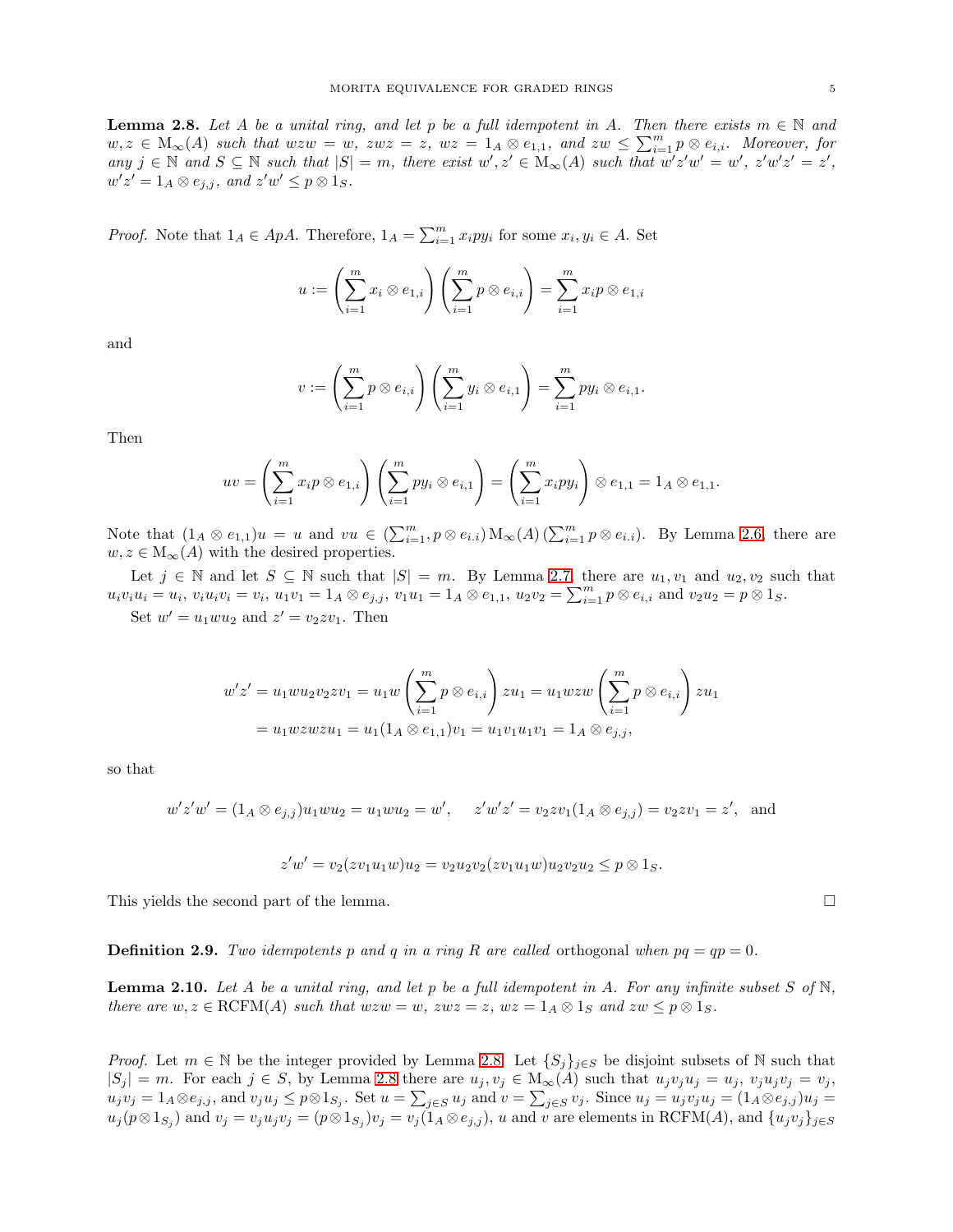and  $\{v_iu_j\}_{i\in S}$  are collections of mutually orthogonal idempotents. Moreover:

$$
uv = \sum_{j \in S} u_j v_j = \sum_{j \in S} 1_A \otimes e_{j,j} = 1_A \otimes 1_S,
$$
  
\n
$$
uvu = (1_A \otimes 1_S) \sum_{j \in S} (1_A \otimes e_{j,j}) u_j = u,
$$
  
\n
$$
vuv = \left(\sum_{j \in S} v_j (1_A \otimes e_{j,j})\right) (1_A \otimes 1_S) = v,
$$
 and  
\n
$$
vu = \sum_{j \in S} v_j u_j = \sum_{j \in S} (p \otimes 1_{S_j}) v_j u_j (p \otimes 1_{S_j})
$$
  
\n
$$
= (p \otimes 1_X) \left(\sum_{j \in S} (p \otimes 1_{S_j}) v_j u_j (p \otimes 1_{S_j})\right) (p \otimes 1_X) \leq p \otimes 1_X
$$

where  $X = \bigsqcup_{j \in S} S_j$ . By Lemma [2.7,](#page-3-2) there are  $u', v' \in RCFM(A)$  such that  $u'v'u' = u'$ ,  $v'u'v' = v'$ ,  $u'v' = p \otimes 1_X$  and  $v'u' = p \otimes 1_S$  since  $|X| = |S| = \infty$ .

Set 
$$
w = uu'
$$
 and  $z = v'v$ . Then  
\n $wz = uu'v'v = u(p \otimes 1_X)v = uvu(p \otimes 1_X)vuv = uvuvuv = uv = 1_A \otimes 1_S$ , so that  
\n $wzw = (1_A \otimes 1_S)uu' = uvuu' = uu' = w$ ,  $zwz = v'v(1_A \otimes 1_S) = v'vuv = v'v = z$ , and  
\n $zw = v'vuu' = v'u'v'vuu'v'u' \leq p \otimes 1_S$ .

This proves the lemma.  $\square$ 

The following result plays a central role in our work. The statement of the result, and a substantial portion of its proof, is an algebraic version of [\[5,](#page-21-5) Lemma 2.5].

<span id="page-5-0"></span>Theorem 2.11 ([\[5,](#page-21-5) Lemma 2.5 (Brown)]). *Let* A *be a unital ring, and let* p *be a full idempotent in* A*. Let*  $N = \bigsqcup_{i=1}^{\infty} N_i$  such that  $|N_i| = \infty$  for each  $i \in \mathbb{N}$ . Then there exist  $u_i, v_i \in \text{RCFM}(A)$  such that  $u_i v_i u_i = u_i$ ,  $v_i u_i v_i = v_i$ *, and the two sets*  $\{u_j v_j\}_{j\in\mathbb{N}}$  *and*  $\{v_j u_j\}_{j\in\mathbb{N}}$  *consist of of mutually orthogonal idempotents. In addition:*

$$
\sum_{i=1}^{2n-1} u_i v_i = \sum_{j=1}^n 1_A \otimes 1_{N_j}, \quad \sum_{i=1}^{2n} u_i v_i \le \sum_{j=1}^{n+1} 1_A \otimes 1_{N_j},
$$
  

$$
\sum_{n=1}^{2n-1} v_i u_i \le \sum_{j=1}^n p \otimes 1_{N_j}, \quad and \quad \sum_{i=1}^{2n} v_i u_i = \sum_{j=1}^n p \otimes 1_{N_j}.
$$

*Proof.* We will inductively construct  $u_i, v_i$  in RCFM(A). By Lemma [2.10](#page-4-1) there are  $u_1, v_1 \in \text{RCFM}(A)$ such that  $u_1v_1u_1 = u_1$ ,  $v_1u_1v_1 = v_1$ ,  $u_1v_1 = 1_A \otimes 1_{N_1}$ , and  $v_1u_1 \leq p \otimes 1_{N_1}$ . By Lemma [2.7](#page-3-2) there are  $w, z \in \text{RCFM}(A)$  such that  $wzw = w$ ,  $zwz = z$ ,  $wz = p \otimes 1_{N_2}$ , and  $zw = p \otimes 1_{N_1}$ .

Set  $u_2 = w(p \otimes 1_{N_1} - v_1u_1)$  and  $v_2 = (p \otimes 1_{N_1} - v_1u_1)z$ . Then

$$
u_2v_2u_2 = w(p \otimes 1_{N_1} - v_1u_1)zw(p \otimes 1_{N_1} - v_1u_1) = w(p \otimes 1_{N_1} - v_1u_1) = u_2,
$$
  
\n
$$
v_2u_2v_2 = (p \otimes 1_{N_1} - v_1u_1)zw(p \otimes 1_{N_1} - v_1u_1)z = (p \otimes 1_{N_1} - v_1u_1)z = v_2,
$$
  
\n
$$
u_2v_2 = w(p \otimes 1_{N_1} - v_1u_1)z = wzw(p \otimes 1_{N_1} - v_1u_1)zwz \le 1_A \otimes 1_{N_2},
$$
  
\n
$$
v_2u_2 = (p \otimes 1_{N_1} - v_1u_1)zw(p \otimes 1_{N_1} - v_1u_1)
$$
  
\n
$$
= (p \otimes 1_{N_1} - v_1u_1)p \otimes 1_{N_1}(p \otimes 1_{N_1} - v_1u_1) = p \otimes 1_{N_1} - v_1u_1,
$$
  
\n
$$
u_1v_1u_2v_2 = (1_A \otimes 1_{N_1})(1_A \otimes 1_{N_2})u_2v_2 = 0,
$$
  
\n
$$
u_2v_2u_1v_1 = u_2v_2(1_A \otimes 1_{N_2})(1_A \otimes 1_{N_1}) = 0,
$$
  
\n
$$
v_1u_1v_2u_2 = v_1u_1(p \otimes 1_{N_1} - v_1u_1) = 0,
$$
 and  
\n
$$
v_2u_2v_1u_1 = (p \otimes 1_{N_1} - v_1u_1)v_1u_1 = 0.
$$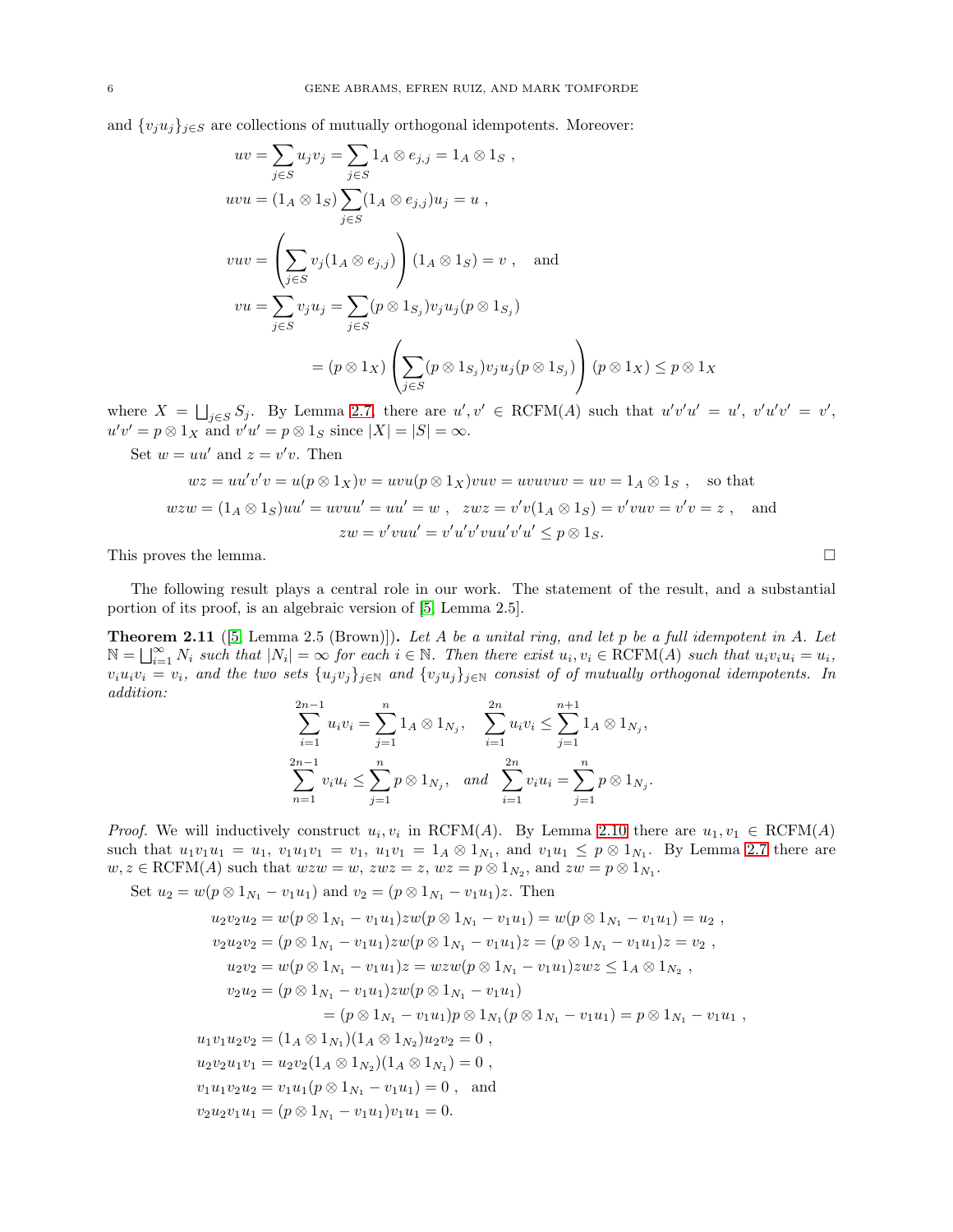These equations imply that  $u_1v_1$  and  $u_2v_2$  are orthogonal idempotents,  $v_1u_1$  and  $v_2u_2$  are orthogonal idempotents,  $u_1v_1 + u_2v_2 \leq 1_A \otimes 1_{N_1} + 1_A \otimes 1_{N_2}$ ,  $v_1u_1 \leq p \otimes 1_{N_1}$ , and  $v_1u_1 + v_2u_2 = p \otimes 1_{N_1}$ . Suppose we have constructed  $u_1, v_1, \ldots, u_{2n-2}, v_{2n-2}$  with the desired properties. By Lemma [2.10](#page-4-1) there are  $u, v \in \text{RCFM}(A)$ such that  $uvw = u$ ,  $vuv = v$ ,  $uv = 1_A \otimes 1_{N_n}$  and  $vu \leq p \otimes 1_{N_n}$ . Set

$$
u_{2n-1} = \left(\sum_{j=1}^{n} (1_A \otimes 1_{N_j}) - \sum_{k=1}^{2n-2} u_k v_k\right) u
$$
  
= 
$$
\left(\sum_{j=1}^{n} (1_A \otimes 1_{N_j}) - \sum_{k=1}^{2n-2} u_k v_k\right) (1_A \otimes 1_{N_n}) u
$$
  
= 
$$
(1_A \otimes 1_{N_n} - u_{2n-2} v_{2n-2}) u
$$

and

$$
v_{2n-1} = v \left( \sum_{j=1}^{n} (1_A \otimes 1_{N_j}) - \sum_{k=1}^{2n-2} u_k v_k \right)
$$
  
=  $v(1_A \otimes 1_{N_n}) \left( \sum_{j=1}^{n} (1_A \otimes 1_{N_j}) - \sum_{k=1}^{2n-2} u_k v_k \right)$   
=  $v(1_A \otimes 1_{N_n} - u_{2n-2}v_{2n-2}).$ 

Then

$$
u_{2n-1}v_{2n-1}u_{2n-1} = (1_A \otimes 1_{N_n} - u_{2n-2}v_{2n-2})uv(1_A \otimes 1_{N_n} - u_{2n-2}v_{2n-2})u
$$
  
\n
$$
= (1_A \otimes 1_{N_n} - u_{2n-2}v_{2n-2})u = u_{2n-1},
$$
  
\n
$$
v_{2n-1}u_{2n-1}v_{2n-1} = v(1_A \otimes 1_{N_n} - u_{2n-2}v_{2n-2})uv(1_A \otimes 1_{N_n} - u_{2n-2}v_{2n-2})
$$
  
\n
$$
= v(1_A \otimes 1_{N_n} - u_{2n-2}v_{2n-2}) = v_{2n-1},
$$
 and  
\n
$$
u_{2n-1}v_{2n-1} = (1_A \otimes 1_{N_n} - u_{2n-2}v_{2n-2})uv(1_A \otimes 1_{N_n} - u_{2n-2}v_{2n-2})
$$
  
\n
$$
= 1_A \otimes 1_{N_n} - u_{2n-2}v_{2n-2}.
$$

Therefore,  $u_{2n-1}v_{2n-1}$  is orthogonal to  $u_kv_k$  for  $1 \leq k \leq 2n-2$ , and

$$
\sum_{i=1}^{2n-1} u_i v_i = \sum_{i=1}^{2n-2} u_i v_i + 1_A \otimes 1_{N_n} - u_{2n-2} v_{2n-2} = \sum_{i=1}^n 1_A \otimes 1_{N_i}.
$$

Since  $v_{2n-1}u_{2n-1} = vuv(1_A \otimes 1_{N_n} - u_{2n-2}v_{2n-2})uvu \leq p \otimes 1_{N_n}$ , and since  $\sum_{k=1}^{2n-2} v_k u_k = \sum_{i=1}^{n-1} p \otimes 1_{N_i}$ , we conclude  $v_{2n-1}u_{2n-1}$  is orthogonal to  $v_ku_k$  for  $1 \leq k \leq 2n-2$ , and

$$
\sum_{j=1}^{2n-1} v_k u_k = \sum_{j=1}^{n-1} p \otimes 1_{N_j} + v_{2n-1} u_{2n-1} \le \sum_{j=1}^{n} p \otimes 1_{N_j}.
$$

By Lemma [2.7](#page-3-2) there are  $w, z \in \text{RCFM}(A)$  such that  $wzw = w$ ,  $zwz = z$ ,  $wz = p \otimes 1_{N_{n+1}}$ , and  $zw = p \otimes 1_{N_n}$ . Set

$$
u_{2n} = w \left( \sum_{i=1}^{n} p \otimes 1_{N_i} - \sum_{k=1}^{2n-1} v_k u_k \right) = w(p \otimes 1_{N_n}) \left( \sum_{i=1}^{n} p \otimes 1_{N_i} - \sum_{k=1}^{2n-1} v_k u_k \right)
$$
  
=  $w(p \otimes 1_{N_n} - v_{2n-1} u_{2n-1})$ 

and

$$
v_{2n} = \left(\sum_{i=1}^{n} p \otimes 1_{N_i} - \sum_{k=1}^{2n-1} v_k u_k\right) z = \left(\sum_{i=1}^{n} p \otimes 1_{N_i} - \sum_{k=1}^{2n-1} v_k u_k\right) (p \otimes 1_{N_n}) z
$$
  
=  $(p \otimes 1_{N_n} - v_{2n-1} u_{2n-1}) z.$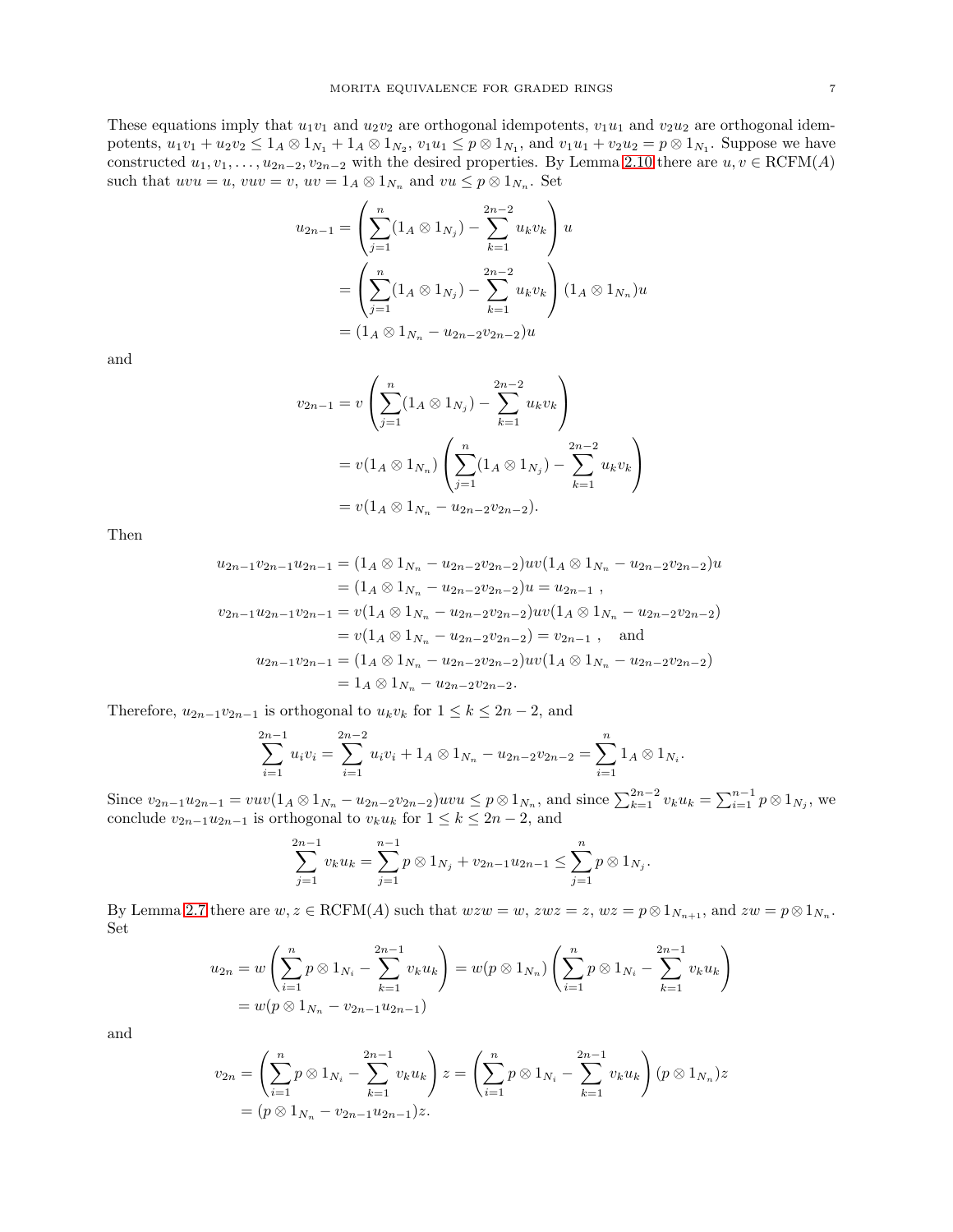A similar computation to the one above shows that  $u_{2n}v_{2n}u_{2n} = u_{2n}$ ,  $v_{2n}u_{2n}v_{2n} = v_{2n}$ ,  $u_{2n}v_{2n} \leq p \otimes 1_{N_{n+1}}$ , and  $v_{2n}u_{2n} = p \otimes 1_{N_n} - v_{2n-1}u_{2n-1}$ . Since  $\sum_{i=1}^{2n-1} u_i v_i = \sum_{j=1}^n 1_A \otimes 1_{N_j}$  is orthogonal to  $p \otimes 1_{N_{n+1}}$ , we conclude  $u_{2n}v_{2n}$  is orthogonal to  $u_kv_k$  for all  $1 \leq k \leq 2n-1$  and  $\sum_{i=1}^{2n} u_iv_i \leq \sum_{j=1}^{n+1} 1_A \otimes 1_{N_j}$ . Another computation further shows that  $v_{2n}u_{2n}$  is orthogonal to  $v_ku_k$  for  $1 \leq k \leq 2n-1$  and  $\sum_{i=1}^{2n} v_iu_i = \sum_{j=1}^{n} p \otimes p_j$  $1_{N_i}$ , as desired.  $\overline{\phantom{a}}$ , as desired.

<span id="page-7-1"></span>**Lemma 2.12.** Let A be a ring, and let p and q be idempotents in A. Suppose there exist  $u, v \in A$  such that  $uv = p$  and  $vu \in qAq$ . Then the function  $\phi: pAp \to qAq$  defined by  $\phi(x) = vxu$  is a ring homomorphism. *Moreover, the following hold:*

- *(1) If* vu *is an idempotent, then*  $\phi$  *is an isomorphism from pAp onto vuAvu.*
- *(2) If* I *is a two-sided ideal of* A*, the restriction of* φ *to* pIp *gives a homomorphism from* pIp *into* qIq *that is an isomorphism from* pIp *onto* vuIvu *when* vu *is an idempotent.*

*Proof.* For  $x \in pAp$ , we have  $\phi(x) = v x u = v p x p u = v u v x u v u = (vu)(vxu)(vu) \in qAq$ . It is clear that  $\phi$  is an additive group homomorphism. For  $x, y \in pAp$ ,

$$
\phi(x)\phi(y) = vxuvyu = vxyyu = vxyu = \phi(xy).
$$

Therefore,  $\phi$  is a homomorphism.

Suppose  $e = vu$  is an idempotent. Define  $\psi: eAe \to pAp$  by  $\psi(x) = uxv$ . A similar proof as above shows that  $\psi$  is a homomorphism. For  $x \in pAp$  and  $z \in eAe$ , we have

$$
u(vxu)v = pxp = x
$$
 and  $v(uzv)u = eze = z$ .

Therefore  $\phi$  and  $\psi$  are inverse functions.

Note that if  $x \in pI_p$ , then  $\phi(x) = vxu \in qAq \cap I = qIq$ . Thus,  $\phi|_{pI_p}$  is a homomorphism and if vu is an idempotent, then  $\psi|_{vulvu}$  is a homomorphism from  $vulvu$  to pIp and is the inverse of  $\phi|_{pIp}$ . This establishes the last part of the lemma.

<span id="page-7-0"></span>**Lemma 2.13.** Let  $\Gamma$  be an abelian group and let A be a  $\Gamma$ -graded ring. If I is a graded ideal of A and  $p \in A_0$ *is an idempotent, then*  $eI_{\gamma}e = I \cap eA_{\gamma}e = I_{\gamma} \cap eIe$ . Consequently, eIe *is a* Γ*-graded ring with*  $(eIe)_{\gamma} = eI_{\gamma}e$ .

*Moreover, if*  $p, q \in A_0$  *are idempotents, and*  $u, v \in A_0$  *such that*  $uv = p$  *and*  $vu \in qAq$ *, then the function*  $\phi: pIp \rightarrow qIq$  defined by  $\phi(x) = vxu$  is a graded homomorphism.

*Proof.* Let  $x \in eI_{\gamma}e$ . Since I is a graded ideal,  $I_{\gamma} = A_{\gamma} \cap I$ . Thus  $x \in I \cap eA_{\gamma}e$ . Let  $y \in I \cap eA_{\gamma}e$ . Then  $y \in I \cap A_{\gamma} = I_{\gamma}$ , and  $y = eye \in I$ . Thus,  $y \in I_{\gamma} \cap eIe$ . It is clear that  $I_{\gamma} \cap eIe \subseteq eI_{\gamma}e$ . Hence  $eI_{\gamma}e = I \cap eA_{\gamma}e = I_{\gamma} \cap eIe.$ 

By Lemma [2.12,](#page-7-1)  $\phi$  is a ring homomorphism. Suppose  $x \in pI_{\gamma}p$ . Then  $vxu \in I \cap A_{\gamma} = I_{\gamma}$ . Since  $v x u \in q I q$ , it follows that  $v x u \in I_{\gamma} \cap q I q = q I_{\gamma} q$ . Thus  $\phi$  is a graded homomorphism.

With the machinery of the above lemmas, we are now in position to give the proof of Theorem [2.4.](#page-3-0)

*Proof of Theorem [2.4](#page-3-0)*. Let  $\mathbb{N} = \bigsqcup_{i=1}^{\infty} N_i$  such that  $|N_i| = \infty$  for each  $i \in \mathbb{N}$ . Since by hypothesis  $A_0 p A_0 = A_0$ , we may apply Theorem [2.11](#page-5-0) to the ring  $A_0$  to obtain  $u_i, v_i \in \text{RCFM}(A_0)$  such that  $u_i v_i u_i = u_i$ ,  $v_i u_i v_i = v_i$ , and  $\{u_jv_j\}_{j\in S}$  and  $\{v_ju_j\}_{j\in S}$  are collections of mutually orthogonal idempotents. As well,

$$
\sum_{i=1}^{2n-1} u_i v_i = \sum_{j=1}^n 1_A \otimes 1_{N_j}, \quad \sum_{i=1}^{2n} u_i v_i \le \sum_{j=1}^{n+1} 1_A \otimes 1_{N_j}, \quad \sum_{n=1}^{2n-1} v_i u_i \le \sum_{j=1}^n p \otimes 1_{N_j}, \quad \text{and} \quad \sum_{i=1}^{2n} v_i u_i = \sum_{j=1}^n p \otimes 1_{N_j}.
$$

Set

$$
Q_n = \sum_{j=1}^n 1_A \otimes 1_{N_j}
$$
 and  $P_n = \sum_{j=1}^n p \otimes 1_{N_j}$ .

Since  $1_A \otimes 1_{N_i}$  and  $p \otimes 1_{N_j}$  are idempotents in RCFM( $A_0$ ), it follows that  $Q_n$  and  $P_n$  are idempotents in RCFM(A<sub>0</sub>). Note that the inclusions of  $Q_nM_\infty(A)Q_n$  into  $Q_{n+1}M_\infty(A)Q_{n+1}$  and of  $P_nM_\infty(A)P_n$  into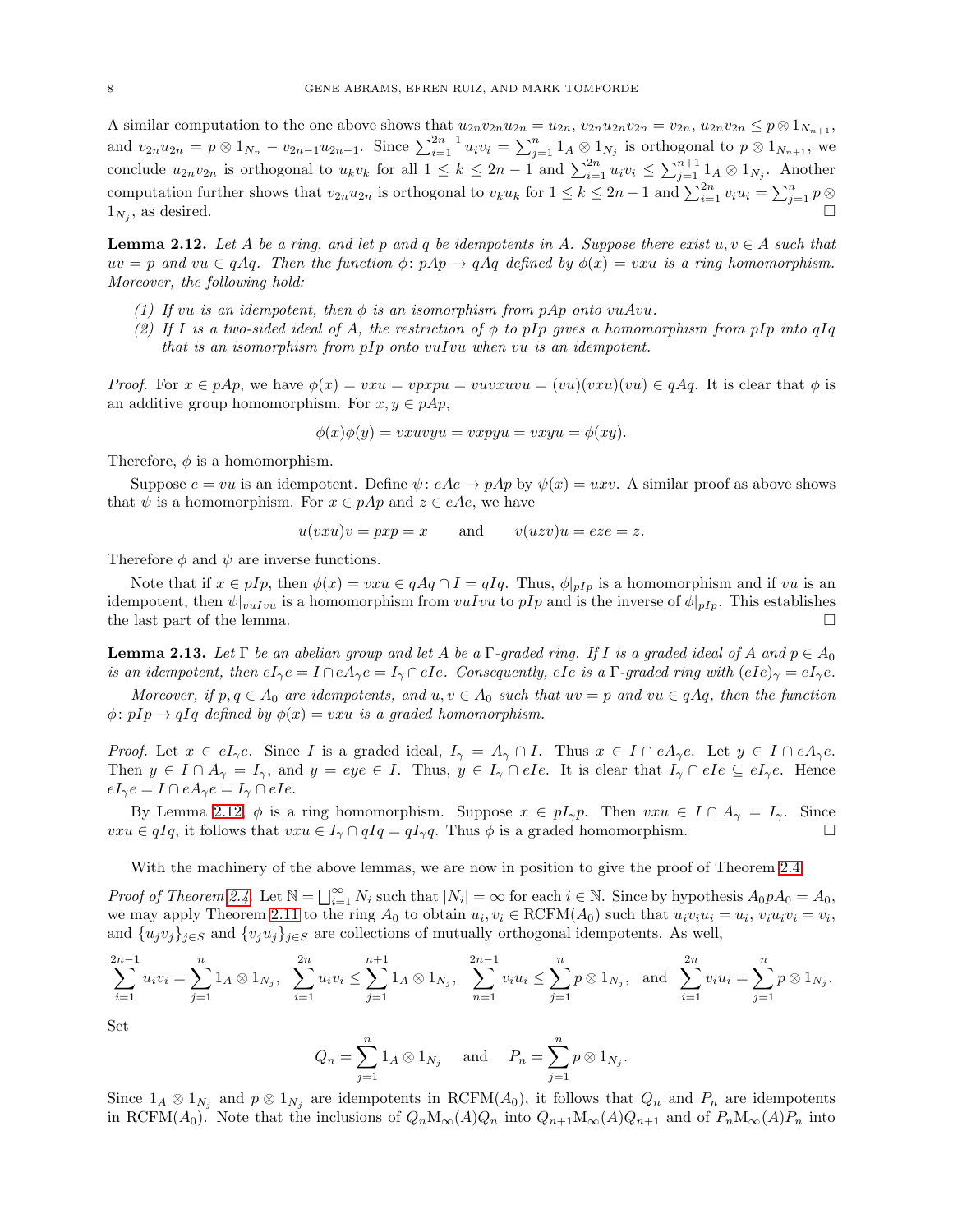$P_{n+1}M_{\infty}(A)P_{n+1}$  are graded homomorphisms and that

$$
\bigcup_{n=1}^{\infty} Q_n \mathcal{M}_{\infty}(A) Q_n = \mathcal{M}_{\infty}(A) \quad \text{and} \quad \bigcup_{n=1}^{\infty} P_n \mathcal{M}_{\infty}(A) P_n = \mathcal{M}_{\infty}(pAp).
$$

Let  $i_n$  denote the embedding from  $Q_n \mathcal{M}_{\infty}(A)Q_n$  into  $Q_{n+1}\mathcal{M}_{\infty}(A)Q_{n+1}$ , and let  $j_n$  denote the embedding from  $P_nM_\infty(A)P_n$  into  $P_{n+1}M_\infty(A)P_{n+1}$ .

Set  $w_n = \sum_{k=1}^n u_k$  and  $z_n = \sum_{k=1}^n v_k$ . It is straightforward to check that the following hold:

$$
w_n z_n w_n = w_n,
$$
  
\n
$$
w_{n+1} z_n = w_n z_n,
$$
  
\n
$$
z_{n+1} w_n = z_n w_n,
$$
  
\n
$$
w_{n+1} z_n = w_n z_n,
$$
  
\n
$$
w_{n+1} w_n = z_n w_n,
$$
  
\n
$$
z_n w_n z_n = z_n,
$$
  
\n
$$
w_{n+1} w_n = w_n z_n,
$$
  
\n
$$
z_n w_{n+1} = w_n z_n,
$$
  
\n
$$
z_n w_{n+1} = w_n z_n,
$$
  
\n
$$
z_n w_{n+1} = z_n w_n,
$$
  
\n
$$
z_n w_{n+1} = z_n w_n,
$$
  
\n
$$
z_{n+1} w_{n+1} = z_n w_{n+1}.
$$

By Lemma [2.13](#page-7-0)

$$
\phi_n
$$
:  $Q_n M_\infty(A) Q_n \to P_n M_\infty(A) P_n$  via  $\phi_n(x) = z_{2n-1} x w_{2n-1}$ 

and

$$
\psi_n: P_n M_\infty(A) P_n \to Q_{n+1} M_\infty(A) Q_{n+1}
$$
 via  $\psi_n(y) = w_{2n} y z_{2n}$ 

are graded homomorphisms. We claim that  $\psi_n \circ \phi_n = i_n$  and  $\phi_{n+1} \circ \psi_n = j_n$ . Let  $x \in Q_n \mathcal{M}_\infty(A)Q_n$  and  $y \in P_n \mathcal{M}_\infty(A) P_n$ . Then

$$
\psi_n \circ \phi_n(x) = w_{2n} z_{2n-1} x w_{2n-1} z_{2n} = w_{2n-1} z_{2n-1} x w_{2n-1} z_{2n-1}
$$
  
=  $Q_n x Q_n = x = i_n(x)$ 

while

$$
\phi_{n+1} \circ \psi_n(y) = z_{2n+1} w_{2n} y z_{2n} w_{2n+1} = z_{2n} w_{2n} y z_{2n} w_{2n}
$$
  
=  $P_n y P_n = y = j_n(y)$ .

Consequently, the families  $\{\phi_n\}_{n\in\mathbb{N}}$  and  $\{\psi_n\}_{n\in\mathbb{N}}$  induce a graded isomorphism between  $\lim_{n\to\infty}(Q_nM_{\infty}(A)Q_n, i_n)$ and  $\lim_{\longrightarrow} (P_n M_\infty(A) P_n, j_n)$ . Therefore,  $M_\infty(A)$  and  $M_\infty(pAp)$  are graded isomorphic since  $\lim_{\longrightarrow} (Q_n M_\infty(A) Q_n, i_n)$ is graded isomorphic to  $M_{\infty}(A)$ , and  $\underline{\lim}(P_n M_{\infty}(A)P_n, j_n)$  is graded isomorphic to  $M_{\infty}(pAp)$ .

The powerful but delicate result established in Theorem [2.4](#page-3-0) can now be used to obtain the main result of this section.

<span id="page-8-0"></span>Theorem 2.14. *(The Algebraic Stabilization Theorem) Let* A *and* B *be unital rings graded by the abelian group* Γ*. Impose the standard grading on any matrix ring over* A *or* B*, and on any corner ring of a graded ring. Then the following are equivalent:*

- *(HG2)* There exists a positive integer n and an idempotent  $e \in M_n(B)_0$  that is full in  $M_n(B)_0$ , for which  $A \cong_{gr} e \mathcal{M}_n(B)e$ .
- $(HG4)$  M<sub>∞</sub> $(A) \cong_{qr}$  M<sub>∞</sub> $(B)$ *.*

*Proof.* Suppose (HG4) holds. Let  $\varphi : M_{\infty}(A) \to M_{\infty}(B)$  be a graded isomorphism. Because the grading is standard we have  $A \cong_{gr} e_{1,1} \mathbb{M}_{\infty}(A)e_{1,1}$ . Let e denote  $\varphi(e_{1,1})$ . Then via the restriction of  $\varphi$  to  $e_{1,1}\mathbb{M}_{\infty}(A)e_{1,1}$ ,  $A \cong_{gr} eM_{\infty}(B)e$ . But  $e \in M_n(B)$  for some  $n \in \mathbb{N}$ , so we get  $eM_{\infty}(B)e = eM_n(B)e$ , so that

$$
A \cong_{gr} e \mathcal{M}_n(B)e.
$$

Because  $e_{1,1}$  is full in  $(M_\infty(A))_0 = M_\infty(A_0)$ , e is necessarily full in  $(M_\infty(B))_0 = M_\infty(B_0)$ .

We claim that e is actually also full in  $M_n(B)_0$ , which will complete this direction of the proof. Note that if  $S, T \in M_\infty(B)_0$  then  $e_n$  Se and  $eTe_n$  are in  $M_n(B)_0$  where  $e_n$  denotes  $e_{1,1} + \cdots + e_{nn}$ . So let  $X \in M_n(B)_0$ . Then  $e_n X e_n = X$ . So an equation  $X = \sum_{i=1}^n S_i e T_i$  with  $S, T \in M_\infty(B)_0 = M_\infty(B_0)$  (which exists by the fullness of e in  $(M_\infty(B))_0$  gives  $X = e_n \overline{X} e_n = \sum_{i=1}^n (e_n S_i e) e_e T_i e_n$ , which gives the result. Thus (HG2) holds.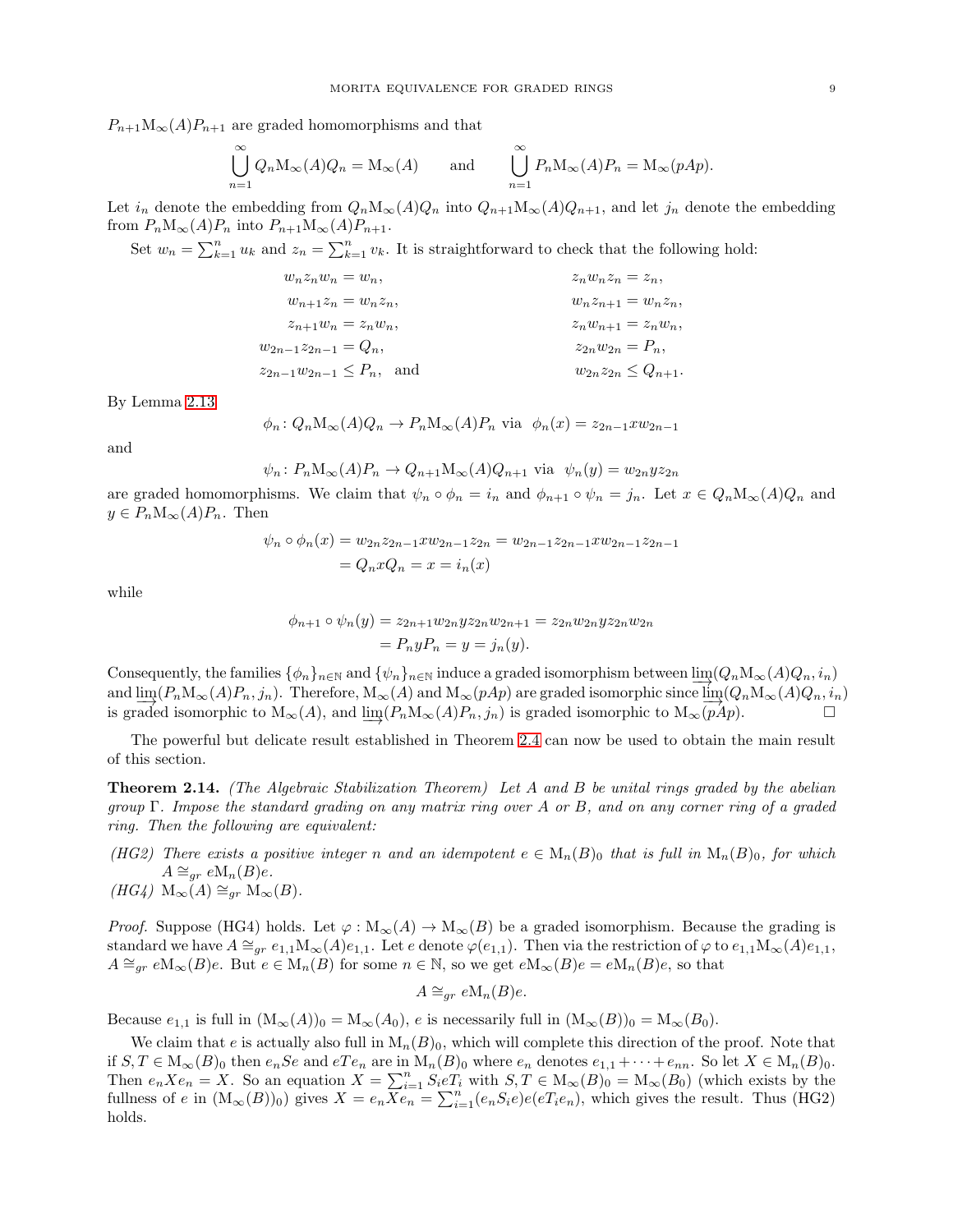Conversely, suppose (HG2) holds. Because we are utilizing the standard grading on all matrix rings, a graded isomorphism  $A \cong_{qr} eM_n(B)e$  induces a graded isomorphism (defined entrywise)  $M_\infty(A) \cong_{qr}$  $M_\infty(eM_n(B)e)$ . Since e is full in  $M_n(B)_0$ , Theorem [2.4](#page-3-0) gives that  $M_\infty(eM_n(B)e) \cong_{qr} M_\infty(M_n(B))$ . But because the grading on each of  $M_{\infty}$  and  $M_n$  is the standard grading, we conclude  $M_{\infty}(M_n(B)) \cong_{gr} M_{\infty}(B)$ . Thus

$$
\mathcal{M}_{\infty}(A) \cong_{gr} \mathcal{M}_{\infty}(e\mathcal{M}_n(B)e) \cong_{gr} \mathcal{M}_{\infty}(\mathcal{M}_n(B)) \cong_{gr} \mathcal{M}_{\infty}(B),
$$

as desired.  $\square$ 

While Theorem [2.14](#page-8-0) is of interest in its own right, and provides the equivalence of two of the four statements that constitute Theorem [4.7,](#page-18-0) there is an additional important consequence of Theorem [2.14](#page-8-0) that bears mentioning. If we choose  $\Gamma$  to be the trivial group  $\{0\}$ , then "Γ-graded" and "ungraded" become synonymous. In particular, in this situation the Algebraic Stabilization Theorem reduces to the equivalence of statements (M2) and (M4) in The Original Morita Theorem presented in the Introduction.

<span id="page-9-1"></span>Corollary 2.15. Let A and B be unital rings. Then  $M_{\infty}(A) \cong M_{\infty}(B)$  *if and only if* A and B are Morita *equivalent.*

<span id="page-9-0"></span>*Remark* 2.16*.* It is compelling to note that the proof of Corollary [2.15](#page-9-1) provided by Theorem [2.14](#page-8-0) follows a significantly different approach to the proofs of Corollary [2.15](#page-9-1) that have appeared previously in the literature. For any ring R let  $RFM(R)$  denote the ring of countably-square matrices over R consisting of those matrices in which each row has at most finitely many nonzero elements. Previously presented proofs have proceeded by showing that if A and B are Morita equivalent then there is an isomorphism between the rings  $RFM(A)$  and  $RFM(B)$ ; and then a tedious check confirms that this isomorphism restricts to an isomorphism between the nonunital subrings  $M_{\infty}(A)$  and  $M_{\infty}(B)$ . One may think of this as a "top-down" approach to the isomorphism  $M_{\infty}(A) \cong M_{\infty}(B)$ . However, the approach we provide here yields a "bottom-up" approach, achieved by interweaving various injective morphisms between finite-sized matrix rings over A and B, respectively, and then taking a direct limit. For additional information and historical perspective on these results, see [\[3\]](#page-21-6).

We finish the section by presenting an additional consequence of Theorem [2.4,](#page-3-0) in the context of Leavitt path algebras. (We refer the reader to  $[2]$  for more information about this class of algebras.) Suppose E is a row-finite graph with no sinks (i.e., every vertex emits a finite and nonzero number of edges). It is not hard to show (by invoking the  $(CK2)$  relation in n stages) that for any positive integer n and for any vertex w of E, the element w of the Leavitt path algebra  $L_K(E)$  may be written as  $w = \sum_{\mu \in S} \mu \mu^*$ , where S is the set of paths of length  $n$  in  $E$  having source vertex  $w$ .

<span id="page-9-2"></span>Definition 2.17. *Let* n *be a positive integer. A graph* E *is called primitive of length* n *if for any vertices*  $v, w \in E^0$ , there exists a path from v to w having length exactly n. We say that a graph E is primitive if *there is a positive integer* n *such that* E *is primitive of length* n*.*

Corollary 2.18. *Let* E *be a primitive finite graph, and let* v *be any vertex in* E*. Impose the usual* Z*-grading on*  $L_K(E)$ *, the induced grading on the corner*  $vL_K(E)v$ *, and the standard grading on the matrix rings. Then* 

$$
\mathcal{M}_{\infty}(L_K(E)) \cong_{gr} \mathcal{M}_{\infty}(vL_K(E)v).
$$

*Proof.* By Theorem [2.4](#page-3-0) it suffices to show that the idempotent v of  $L_K(E)_0$  is full in  $L_K(E)_0$ . To do this we need only show that each vertex w of  $L_K(E)$  is in  $L_K(E)_0 v L_K(E)_0$ , as this will yield  $\sum_{w \in E^0} w = 1_{L_K(E)} \in$  $L_K(E)_0 v L_K(E)_0.$ 

Let n be a positive integer such that E is primitive of length n (such a positive integer exists since  $E$ is a primitive graph). Let  $\mu$  be any path in E having length $(\mu) = n$  and  $s(\mu) = w$ . By hypothesis there exists a path  $\nu$  in E having length $(\nu) = n$  for which  $s(\nu) = v$  and  $r(\nu) = r(\mu)$ . Let x denote  $\mu \nu^* \in L_K(E)$ . Since length $(\mu) = \text{length}(\nu)$ ,  $x \in L_K(E)_0$ . Since  $s(\nu) = v$ ,  $x^* = \nu \mu^* \in vL_K(E)_0$ . Since  $x = xx^*x$  and since  $\mu\mu^* = xx^*$ , we get that  $x \in L_K(E)_0 v L_K(E)_0$  and hence,  $\mu\mu^* \in L_K(E)_0 v L_K(E)_0$ .

We have shown that any path  $\mu$  of E with length $(\mu) = n$  and  $s(\mu) = w$ , we have  $\mu \mu^* \in L_K(E)_0 \nu L_K(E)_0$ . Since, by the remark in the paragraph before Definition [2.17,](#page-9-2)  $w$  can be written as the sum of expressions of this form in  $L_K(E)$ , we have that  $w \in L_K(E)_0 v L_K(E)_0$ , which yields the result.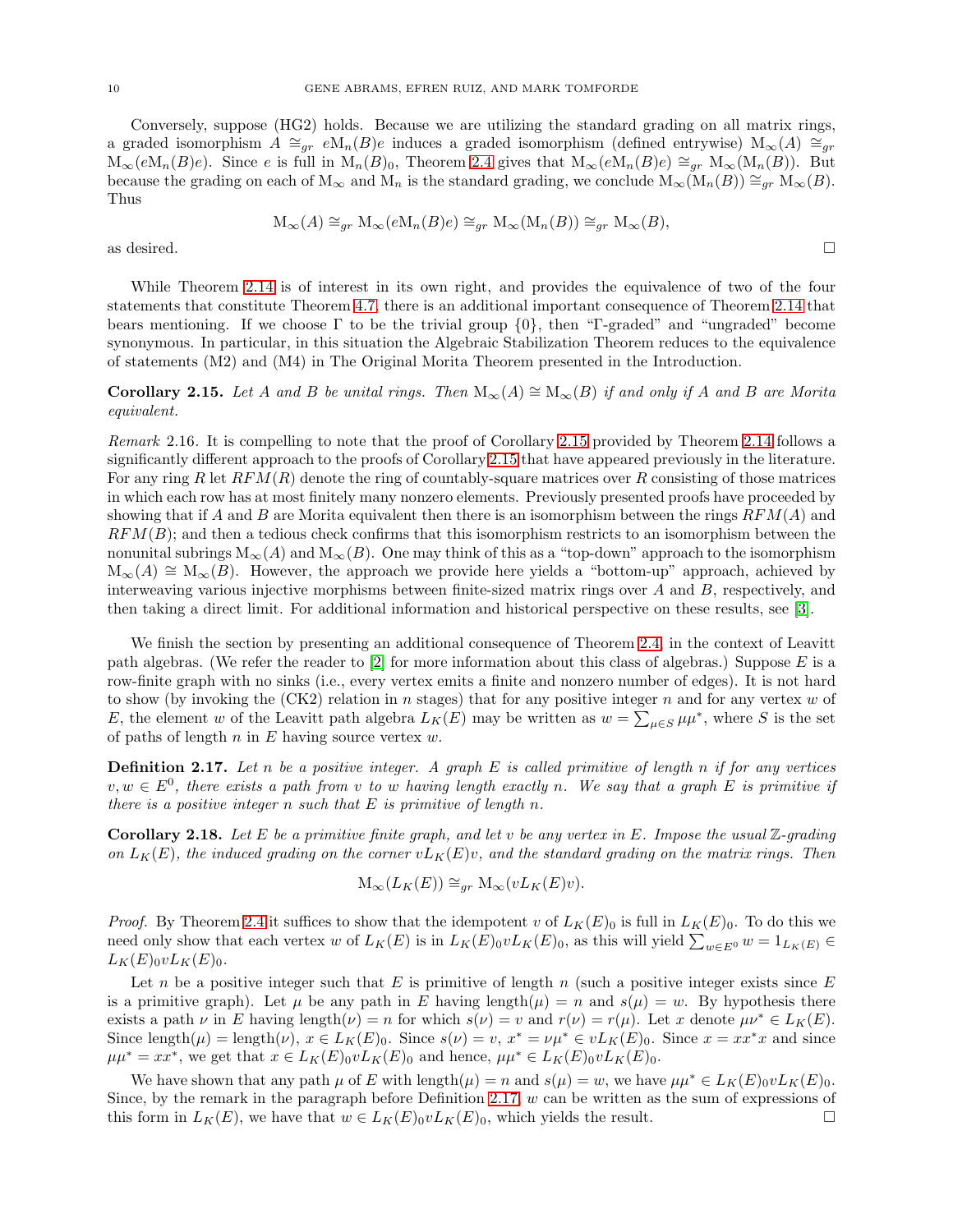#### 3. Homogeneously graded equivalence

In this section we use the Algebraic Stabilization Theorem to establish a connection between the existence of a graded isomorphism  $M_{\infty}(A) \cong_{gr} M_{\infty}(B)$  and the existence of a special type of equivalence functor between  $Mod - A$  and  $Mod - B$ . This will provide another piece of our main result, Theorem [4.7.](#page-18-0)

For the reader's convenience, we provide a very brief primer of the key ideas we will need in this discussion. A good resource for these concepts is the book by Hazrat [\[9\]](#page-21-1). Throughout we let Γ denote an abelian group. If A is a Γ-graded ring, then  $Gr - A$  denotes the category whose objects are Γ-graded right A-modules and whose morphisms are  $\Gamma$ -graded homomorphisms. For a graded right A-module M and  $\alpha \in \Gamma$ , the  $\alpha$ *suspension of* M, denoted  $M(\alpha)$ , is the graded right A-module having  $M(\alpha) = M$ , with grading given by  $M(\alpha)_{\gamma} = M_{\alpha+\gamma}$ . For  $\alpha \in \Gamma$ , we let  $\mathcal{T}_{\alpha}$  denote the  $\alpha$ -suspension functor  $\mathcal{T}_{\alpha}$ :  $Gr - A \rightarrow Gr - A$  given by  $M \mapsto M(\alpha)$  on objects and the identity on morphisms.

A functor  $\phi: Gr - A \to Gr - B$  is called *graded* when  $\phi \circ \mathcal{T}_{\alpha} = \mathcal{T}_{\alpha} \circ \phi$  for each  $\alpha \in \Gamma$ . A graded functor φ : Gr−A → Gr−B is a *graded equivalence* if there is a graded functor ψ : Gr−B → Gr−A such that φ and  $\psi$  compose appropriately to the identity functors on each category. If there is a graded equivalence between Gr − A and Gr − B, we say A and B are *graded equivalent* or, more formally, *graded Morita equivalent*.

For any graded ring A, we let  $U_A$  (or simply by U) denote the *forgetful functor*  $U_A : Gr - A \rightarrow Mod - A$ . A functor  $\phi': Mod-A \to Mod-B$  is called a *graded functor* if there is a graded functor  $\phi: Gr-A \to Gr-B$ such that  $U_B \circ \phi = \phi' \circ U_A$  as functors from  $Gr - A$  to  $Mod - B$ . In this situation the functor  $\phi$  is called an *associated graded functor* of  $\phi'$ .

A functor  $\phi' : Mod - A \to Mod - B$  is called a *graded equivalence* if it is both graded and an equivalence.

If  $M_S$  is any right S-module and  $sN_T$  is a left S- right T- bimodule for which  $N_T$  is Γ-graded, then we define a grading on the right T-module  $M_S \otimes_S sN_T$  by setting  $(M_S \otimes_S sN_T)_{\gamma} = M_S \otimes_S (sN_T)_{\gamma}$  for each  $\gamma \in \Gamma$ .

<span id="page-10-0"></span>Definition 3.1. We call the Γ-graded rings A and B *homogeneously graded equivalent* in case there exists a graded equivalence

$$
\psi: Gr - A \to Gr - B
$$

for which there is an equivalence

$$
\eta:Mod - A_0 \to Mod - B_0
$$

such that the diagram

$$
Mod - A_0 \xrightarrow{\eta} Mod - B_0
$$
  

$$
- \otimes_{A_0} A \downarrow_{Gr - A} \xrightarrow{\psi} Gr - B
$$

commutes on objects of  $Mod - A_0$  (up to isomorphism). That is, A and B are called homogeneously graded equivalent in case there is a category equivalence  $\eta$  for which, for each object M of  $Mod - A_0$ , there is an isomorphism  $\psi(M \otimes_{A_0} A) \cong_{gr} (\eta(M)) \otimes_{B_0} B$  as objects of  $Gr - B$ . In this situation we write  $A \approx_{hgr} B$ .

It is straightforward to show that "homogeneously graded equivalent" is an equivalence relation on the collection of Γ-graded rings.

As described in the Introduction, we seek an analogue of The Extended Morita Theorem for graded rings. With that in mind, we offer the following equivalent description of homogeneously graded equivalence, which follows directly from an application of [\[9,](#page-21-1) Theorem 2.3.7].

<span id="page-10-2"></span>Proposition 3.2. *Let* A *and* B *be* Γ*-graded rings. Then* A *and* B *are homogeneously graded equivalent if* and only if there exists a graded equivalence of categories  $\psi' : Mod - A \to Mod - B$  for which the associated *functor*  $\psi$ :  $Gr - A \rightarrow Gr - B$  *satisfies the property described in Definition* [3.1.](#page-10-0)

Our goal is to establish a graded-module-theoretic framework that sheds light on the existence of a graded isomorphism between  $M_{\infty}(A)$  and  $M_{\infty}(B)$ . We achieve this goal in Theorem [3.3,](#page-10-1) and observe that the notion of homogeneously graded equivalence is precisely the required framework.

<span id="page-10-1"></span>Theorem 3.3. *Let* A *and* B *be* Γ*-graded rings. Then the following are equivalent.*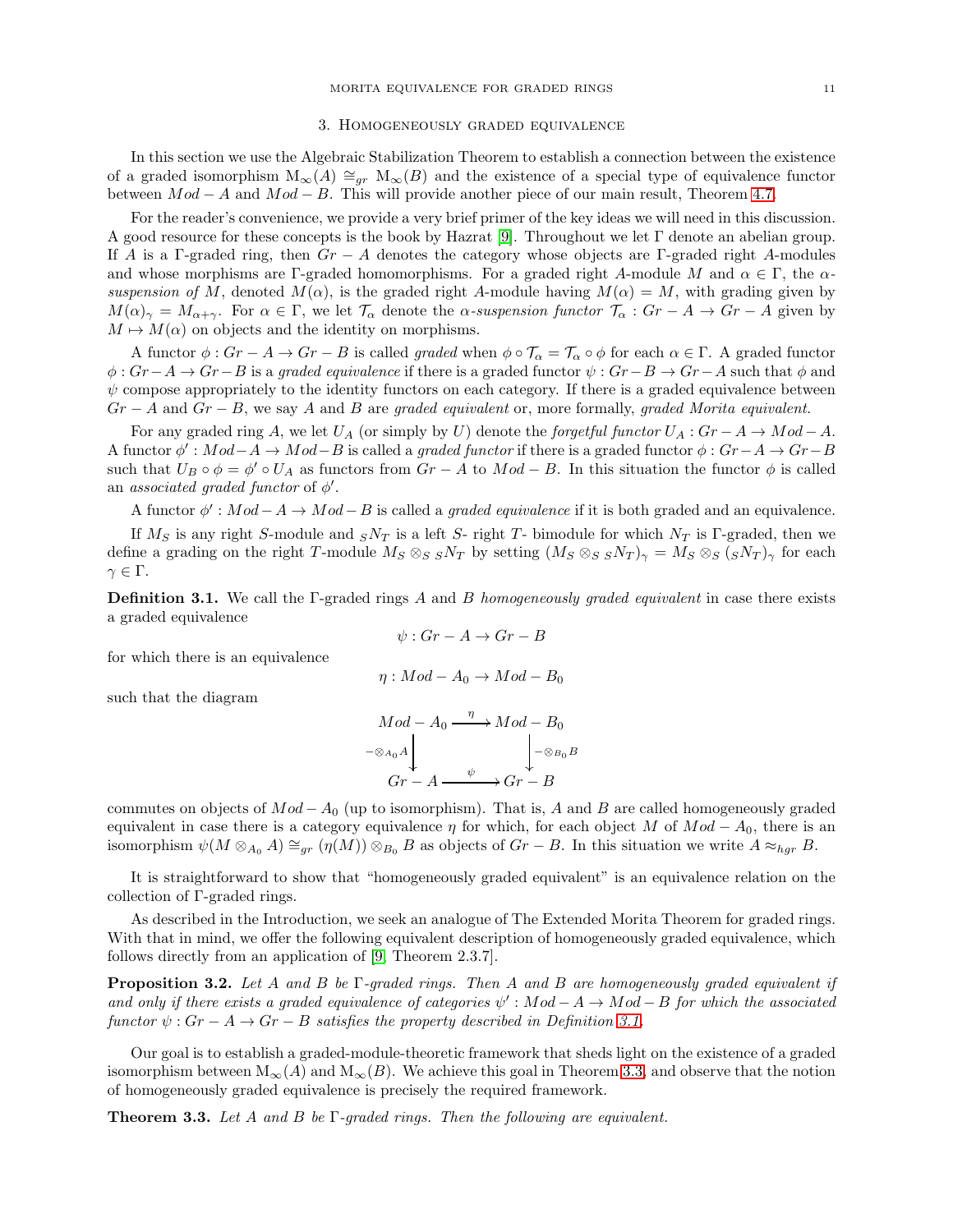*(HG1)*  $A \approx_{hgr} B$ .  $(HG4)$  M<sub>∞</sub> $(A) \cong_{gr} M_{\infty}(B)$  *(in the standard grading)*.

This section is devoted to proving Theorem [3.3](#page-10-1) and examining some of its consequences. For the reader's benefit, here is an outline our approach to proving Theorem [3.3.](#page-10-1) Similar to the way we proceeded in the proof of the implication (HG1)  $\Rightarrow$  (HG4) in Theorem [2.14,](#page-8-0) we start by analyzing the specific situation where  $B = eAe$  for some idempotent e of A. We begin by showing that when e is full in  $A_0$ , there is an appropriate diagram corresponding to  $B = eAe$  and  $B_0 = eA_0e$ . Subsequently we will show that the existence of an isomorphism  $M_{\infty}(A) \cong_{gr} M_{\infty}(B)$  allows us to apply this specific result to deduce  $A \approx_{hgr} B$ .

Conversely, we show  $A \approx_{hgr} B$  implies that the existence of  $n \in \mathbb{N}$  and an idempotent  $e \in M_n(B)_0$  that is full in  $M_n(B)_0$  and for which  $A \cong_{gr} eM_n(B)e$ . An application of one direction of Theorem [2.14](#page-8-0) then finishes the proof.

Before pursuing the proof of Theorem [3.3](#page-10-1) we examine the relationship between graded equivalence and homogeneously graded equivalence. To begin, the following example shows that homogeneously graded equivalence is strictly stronger than graded equivalence.

Example 3.4. *Let* E *be the graph with two vertices* v *and* w*, an edge from* v *to* w*, and an edge from* w *to v.* Note that  $vL_k(E)v$  is a graded subring of  $L_k(E)$  and v is a full homogeneous idempotent of  $L_k(E)$ . By [\[9,](#page-21-1) Example 2.3.2],  $vL_k(E)v$  *is graded equivalent to*  $L_k(E)$ *.* 

We claim that  $vL_k(E)v$  is not homogeneously graded equivalent to  $L_k(E)$ . Assume to the contrary that  $vL_k(E)v$  *is homogeneously graded equivalent to*  $L_k(E)$ *. By Theorem [3.3,](#page-10-1)*  $M_\infty(vL_k(E)v)$  *and*  $M_\infty(L_k(E))$ *would then be graded isomorphic. But this is a contradiction since straightforward computations yield that*  $M_\infty(vL_k(E)v)_1 = \{0\}$  and  $M_\infty(L_k(E))_1 \neq \{0\}$ . Hence,  $vL_k(E)v$  is not homogeneously graded equivalent to  $L_k(E)$ .

*We note that while*  $v \in (L_K(E))_0$  *is a full idempotent in*  $L_K(E)$ *, it is not a full idempotent in the subring*  $(L_K(E))$ <sub>0</sub> *(as*  $w \notin (L_K(E))_0v(L_k(E))_0$ ). We also note, with Proposition [3.5](#page-11-1) below in mind, that  $L_k(E)$  is *strongly graded by* [\[9,](#page-21-1) Theorem 1.6.13]*, but*  $vL_k(E)v$  *is not (since*  $(vL_k(E)v)_1 = (vL_k(E)v)_{-1} = \{0\}$ *).* 

The previous example notwithstanding, there is an important situation in which a graded equivalence between  $Gr - A$  and  $Gr - B$  automatically implies that A and B are homogeneously graded equivalent. Recall that the Γ-graded ring A is called *strongly graded* when  $A_{\gamma}A_{\delta}=A_{\gamma+\delta}$  for all  $\gamma,\delta\in\Gamma$ .

<span id="page-11-1"></span>Proposition 3.5. *Suppose* A *and* B *are strongly* Γ*-graded rings. Then* A *and* B *are graded equivalent if and only if* A *and* B *are homogeneously graded equivalent.*

*Proof.* By Dade's Theorem (see, e.g., [\[9,](#page-21-1) Theorem 1.5.1]), the strongly graded hypothesis gives that the functors

$$
- \otimes_{A_0} A : Mod - A_0 \to Gr - A \quad (resp., \ - \otimes_{B_0} B : Mod - B_0 \to Gr - B)
$$

are equivalences, with inverse functors given by the restriction functors

$$
(-)_0: Gr - A \to Mod - A_0
$$
 (resp.,  $(-)_0: Gr - B \to Mod - B_0$ ).

So if  $\psi$  :  $Gr - A \rightarrow Gr - B$  is a graded equivalence, then the functor  $\eta$  :  $Mod - A_0 \rightarrow Mod - B_0$  given by

$$
\eta := (-)_0 \circ \psi \circ (- \otimes_{A_0} A)
$$

is an equivalence and has the desired commutativity property with  $\psi$ .

<span id="page-11-0"></span>**Corollary 3.6.** Let E and F be finite graphs that each have no sinks. Then  $L_K(E)$  is graded equivalent to  $L_K(F)$  *if and only if*  $L_K(E)$  *is homogeneously graded equivalent to*  $L_K(F)$ *.* 

*Proof.* By [\[9,](#page-21-1) Theorem 1.6.13], for any finite graph E, the Leavitt path algebra  $L_K(E)$  is strongly graded if (and only if) E has no sinks. The result then follows from Proposition [3.5.](#page-11-1)

<span id="page-11-2"></span>*Remark* 3.7. For any ring R and  $n \in \mathbb{N}$  let  $R^{(n)}$  denote the direct sum of n copies of R (viewed as a ring). It is well known that for any field K, if  $m, n \in \mathbb{N}$  for which  $K^{(m)}$  is Morita equivalent to  $K^{(n)}$ , then  $m = n$ .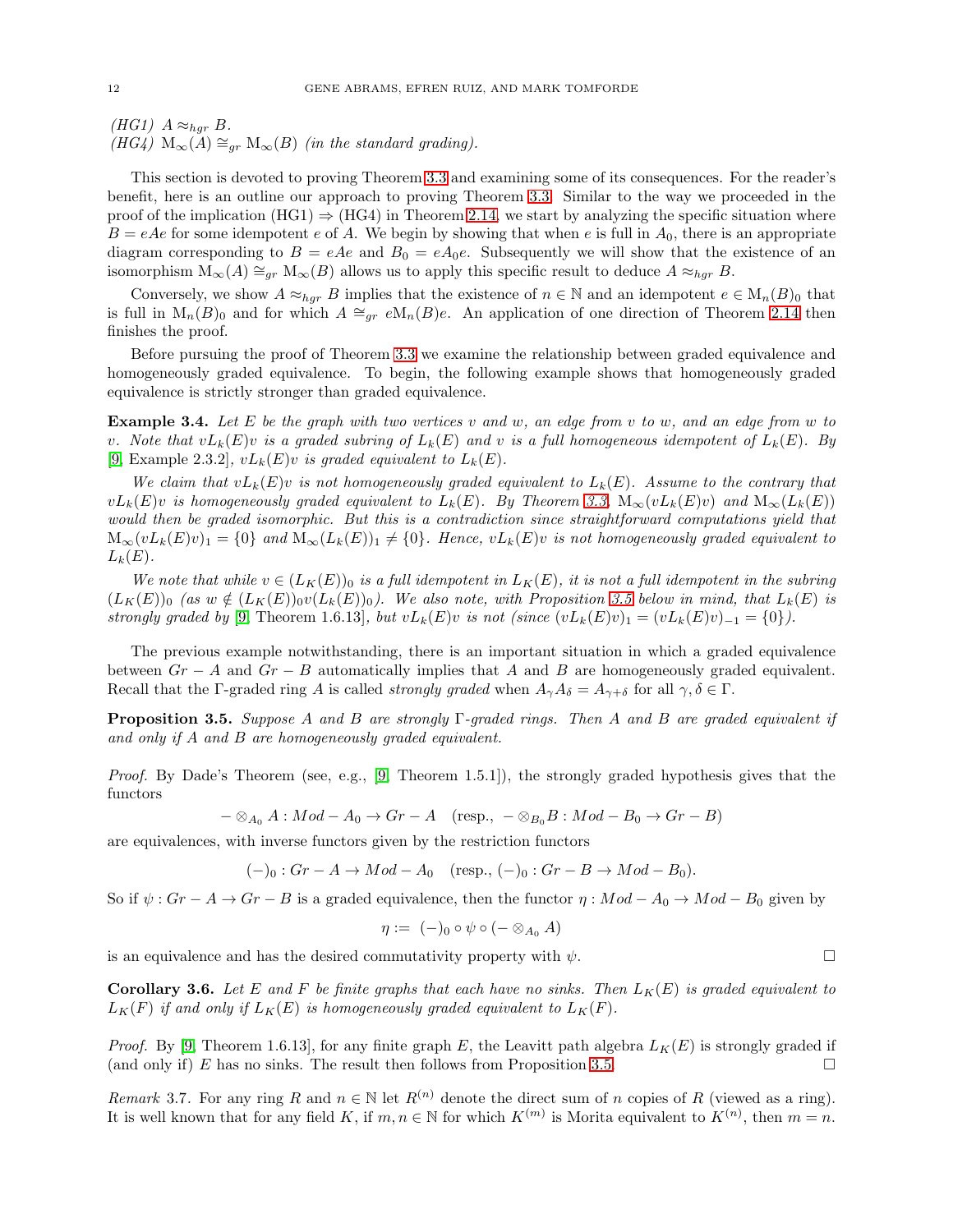Example 3.8. *For the graphs*

$$
E: \qquad \begin{array}{c} \bigcirc \\ \bullet \end{array} \qquad \qquad \text{and} \qquad \qquad F: \qquad \bullet \longrightarrow \bullet
$$

*the Leavitt path algebra*  $L_k(E)$  *is not homogeneously graded equivalent to the Leavitt path algebra*  $L_k(F)$ *because*

$$
L_k(E)_0 \cong k \qquad \text{and} \qquad L_k(F)_0 \cong k \oplus k,
$$

*so that by Remark [3.7](#page-11-2)* we get that  $L_k(E)$  *is not Morita equivalent to*  $L_k(F)$  *o. Thus by Corollary* [3.6,](#page-11-0)  $L_k(E)$ *is not graded equivalent to*  $L_k(F)$  *either.* 

Along the way to establishing Theorem [3.3,](#page-10-1) we invoke a specific result established in the first three paragraphs of the proof of [\[9,](#page-21-1) Theorem 2.3.7].

<span id="page-12-0"></span>**Proposition 3.9.** *Suppose there exists a graded category equivalence*  $\tau$  :  $Gr - A \rightarrow Gr - B$ *. If*  $P := \tau(A)$ *, then*  $A \cong_{gr} \text{End}_B(P)$ .

*Remark* 3.10*.* We note that the proof of [\[9,](#page-21-1) Theorem 2.3.7] (and thus the validity of Proposition [3.2](#page-10-2) and of Proposition [3.9\)](#page-12-0) is highly nontrivial. For instance, within the proof of [\[9,](#page-21-1) Theorem 2.3.7] it is necessary to use the nontrivial fact that if a graded right B-module is finitely generated projective (respectively, a generator) as an object in  $Gr - B$ , then it is also necessarily a finitely generated projective (respectively, a generator) as an object in  $Mod - B$ . This is not at all obvious.

*Proof of*  $(HG4) \implies (HG1)$  *in Theorem [3.3.](#page-10-1)* We begin by showing that the following diagram commutes whenever  $e$  is a full idempotent in  $A_0$ .

$$
Mod - A_0 \xrightarrow{\begin{array}{c} -\otimes_{A_0} A_0 e \\ \longrightarrow Mod - eA_0 e \\ -\otimes_{A_0} A \\ \downarrow \end{array}} Mod - eA_0 e \\ \downarrow \begin{array}{c} -\otimes_{A_0} e \\ \downarrow \end{array}
$$
  

$$
Gr - A \xrightarrow{\begin{array}{c} -\otimes_A Ae \\ \longleftarrow} \end{array}} Gr - eAe
$$

Rephrased, we show that

$$
(M\otimes_{A_0}A_0e)\otimes_{eA_0e}eAe\cong_{gr}(M\otimes_{A_0}A)\otimes_A Ae
$$

for every right  $A_0$ -module M. To do so, we define the maps  $\Gamma_1, \Gamma_2, \Delta_1$ , and  $\Delta_2$  as follows:

$$
\Gamma_1: (M\otimes_{A_0}A_0e)\otimes_{eA_0e}eAe \to M\otimes_{A_0}(A_0e\otimes_{eA_0e}eAe), \quad \text{via} \ \ (m\otimes x)\otimes y\mapsto m\otimes (x\otimes y),
$$

$$
\Gamma_2: (M\otimes_{A_0}A)\otimes_A Ae \to M\otimes_{A_0}(A\otimes_A Ae), \quad \text{via} \ \ (m\otimes a)\otimes be \mapsto m\otimes (a\otimes be),
$$

 $\Delta_1: M\otimes_{A_0} (A_0e\otimes_{eA_0e} eAe)\to M\otimes_{A_0} Ae$ , via  $m\otimes (x\otimes y)\mapsto m\otimes xy$  for  $x\in A_0e, y\in eAe$ , and

$$
\Delta_2: M\otimes_{A_0}(A\otimes_A Ae)\to M\otimes_{A_0} Ae\ ,\quad \text{via}\ \ m\otimes (a\otimes be)\mapsto m\otimes abe\ \ \text{for}\ a,b\in A.
$$

Each of these maps is an isomorphism of abelian groups that preserves the appropriate module structures (on both sides). This is easy to see for  $\Gamma_1^{-1}$  and  $\Gamma_2^{-1}$ , as they are just the inverses of the associativity maps. To establish that both  $\Delta_1$  and  $\Delta_2$  are isomorphisms, we explicitly construct their inverses. Using the fullness hypothesis, we have that  $1_A = 1_{A_0} = \sum_{i=1}^n a_i e b_i$  for some  $a_i, b_i \in A_0$ . Define

$$
\Theta_1: M \otimes_{A_0} Ae \to M \otimes_{A_0} (A_0e \otimes_{eA_0e} eAe), \quad \text{via} \quad m \otimes \alpha e \mapsto m \otimes (\sum_{i=1}^n a_i e \otimes eb_i \alpha e) \text{ for } \alpha \in A
$$

and

$$
\Theta_2: M\otimes_{A_0} Ae \to M\otimes_{A_0} (A\otimes_A Ae) , \quad \text{via } m\otimes \alpha e \mapsto m\otimes (\sum_{i=1}^n a_i e\otimes eb_i\alpha e) \text{ for } \alpha \in A.
$$

At first glance, both  $\Theta_1$  and  $\Theta_2$  seem to produce the same outputs, but for  $\Theta_1$  the output is viewed in  $M \otimes_{A_0} (A_0e \otimes_{eA_0e} eAe)$ , while for  $\Theta_2$  the output is viewed in  $M \otimes_{A_0} (A \otimes_A Ae)$ .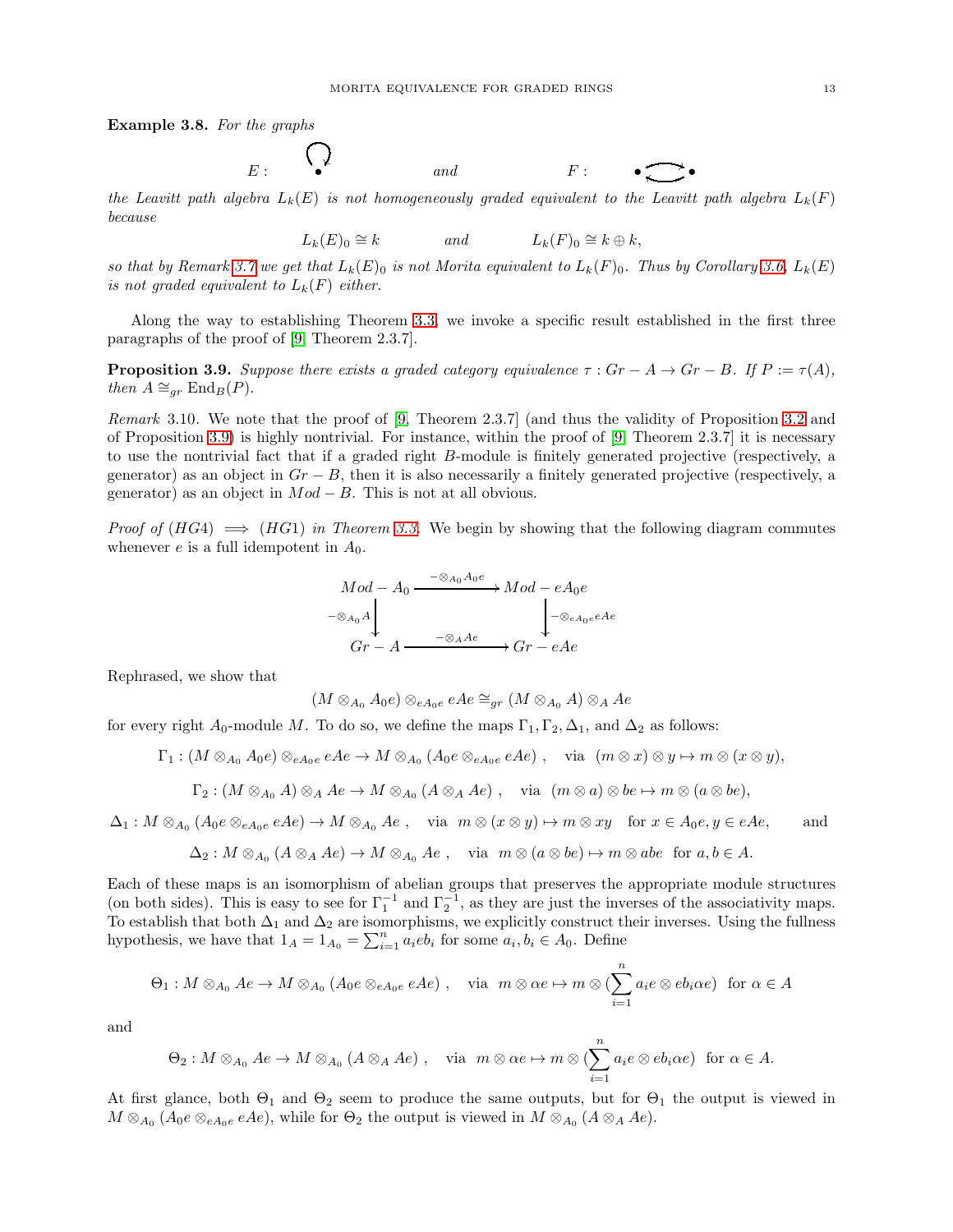We shall establish that  $\Theta_1 \circ \Delta_1$  is the identity on  $M \otimes_{A_0} (A_0e \otimes_{eA_0e} eAe)$  by showing that  $\Theta_1 \circ \Delta_1$  is the identity on pure tensors. Let  $m \in M$ ,  $x \in A_0$ , and  $\alpha \in A$ . Then

$$
\Theta_1 \circ \Delta_1 \Big( m \otimes_{A_0} (xe \otimes_{eA_0e} e\alpha e) \Big) = \Theta_1(m \otimes_{A_0} x e\alpha e)
$$
  
\n
$$
= m \otimes_{A_0} \sum_{i=1}^n \Big( a_i e \otimes_{eA_0e} eb_i x e\alpha e \Big)
$$
  
\n
$$
= \sum_{i=1}^n \Big( m \otimes_{A_0} (a_i e \otimes_{eA_0e} eb_i x e\alpha e) \Big)
$$
  
\n
$$
= \sum_{i=1}^n \Big( m \otimes_{A_0} (a_i e b_i x e \otimes_{eA_0e} e\alpha e) \Big) \quad \text{(since } b_i, x \in A_0 \Rightarrow e b_i x e \in eA_0 e)
$$
  
\n
$$
= m \otimes_{A_0} \Big( (\sum_{i=1}^n a_i e b_i) x e \otimes_{eA_0e} e\alpha e \Big)
$$
  
\n
$$
= m \otimes_{A_0} (xe \otimes_{eA_0e} e\alpha e) \qquad \text{(since } \sum_{i=1}^n a_i e b_i = 1_{A_0}) .
$$

A similar computation shows that  $\Delta_1 \circ \Theta_1$  is the identity on  $M \otimes_{A_0} Ae$ , which yields that  $\Theta_1 = \Delta_1^{-1}$ . In a similar manner, one can establish  $\Theta_2 = \Delta_2^{-1}$ . Now define the abelian group isomorphisms

$$
\Phi: (M\otimes_{A_0}A_0e)\otimes_{eA_0e}eAe\ \to\ (M\otimes_{A_0}A)\otimes_A Ae\ ,\quad \Phi:=\Gamma_2^{-1}\circ \Delta_2^{-1}\circ \Delta_1\circ \Gamma_1,
$$

and

$$
\Psi: (M\otimes_{A_0}A)\otimes_A Ae \rightarrow (M\otimes_{A_0}A_0e)\otimes_{eA_0e}eAe , \quad \Psi:=\Gamma_1^{-1}\circ \Delta_1^{-1}\circ \Delta_2\circ \Gamma_2.
$$

The fact that both  $\Phi$  and  $\Psi$  are graded module homomorphisms follows directly from the grading imposed on the right eAe-modules ( $M \otimes_{A_0} A_0e$ )  $\otimes_{eA_0e} eAe$  and ( $M \otimes_{A_0} A$ )  $\otimes_A Ae$ , respectively.

Thus we have established that the diagram above commutes for all objects in  $Mod - A<sub>0</sub>$ . For ease of application in the next part of the proof, we explicitly state the following fact, which is a consequence of the commutativity of the diagram above for any unital rings  $R, S$ .

**Fact:** Suppose  $e \in R_0$  is full in  $R_0$ , and let  $S = eRe$ . Then for every right  $R_0$ -module M, we have  $(M \otimes_{R_0} R_0e) \otimes_{S_0} S \cong (M \otimes_{R_0} R) \otimes_R Re$  as graded right S-modules.

We shall use the Fact, together with the proof of the  $(HG4) \implies (HG2)$  implication of Theorem [2.14](#page-8-0) to establish the  $(HG4) \implies (HG1)$  implication of Theorem [3.3.](#page-10-1)

Assuming (HG4), let  $\varphi : M_\infty(A) \to M_\infty(B)$  denote the indicated graded isomorphism. Define  $e =$  $\varphi(e_{1,1}^A) \in M_\infty(B)$ . We proceed in steps:

(1) Because the grading on all matrix rings is standard, we have, via the restriction  $\varphi$  of  $\varphi$  to  $e_{1,1}\text{M}_{\infty}(A)e_{1,1}$ , that  $A \cong_{qr} eM_{\infty}(B)e \cong_{qr} eM_n(B)e$  where  $n \in \mathbb{N}$  is such that  $e \in M_n(B)$ . So via  $\varphi$  we get that the following diagram commutes (on objects):

$$
Mod - A_0 \xrightarrow{\eta} Mod - eM_n(B)_0e
$$
  

$$
- \otimes_{A_0} A \downarrow_{\text{Gr}-A} \xrightarrow{\psi} Gr - eM_n(B)e
$$

(Note that we have not used the Fact in this step.)

(2) As established in the proof of the  $(HG4) \implies (HG2)$  implication of Theorem [2.14,](#page-8-0) we have that e is full in  $M_n(B)_0$  for an appropriate  $n \in \mathbb{N}$ . We then apply the Fact with  $R := M_n(B)$  and  $S := eM_n(B)e$  to deduce the following diagram commutes on objects: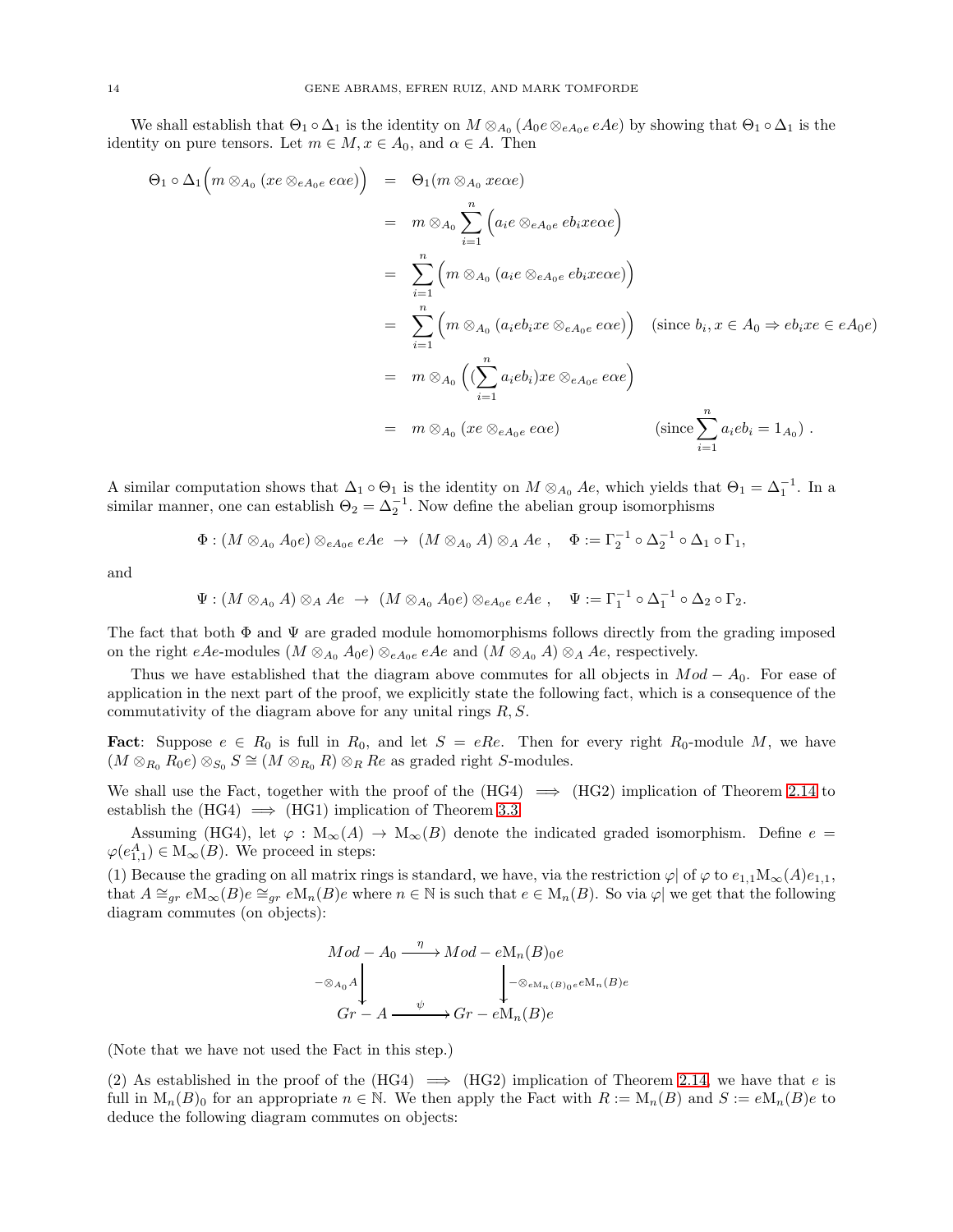$$
Mod - eM_n(B)_0e \xrightarrow{\xi} Mod - M_n(B)_0
$$
  

$$
\xrightarrow{-\otimes_{eM_n(B)_0e}eM_n(B)e} \downarrow_{\text{Grr} - eM_n(B)e} \qquad \qquad \downarrow_{-\otimes_{M_n(B)_0}M_n(B)}
$$
  

$$
Gr - eM_n(B)e \xrightarrow{\tau} Gr - M_n(B)
$$

(Note that we have written the diagram in the opposite order from the one that is used in the Fact; it is really the inverses of these functions that come into play here. We denote those inverses by  $\xi$  and  $\tau$ , respectively.) (3) We see that  $e_{1,1} = e_{1,1}^B$  is full in  $M_n(B)_0$ . Using  $R := M_n(B)$  and  $S := e_{1,1}^B M_n(B)e_{1,1}^B = B$ , the Fact implies that the following diagram commutes:

$$
Mod - M_n(B)_0 \xrightarrow{\neg \otimes_{M_n(B)_0} M_n(B)_{0}e_{1,1}} Mod - e_{1,1}M_n(B)_{0}e_{1,1} \cong Mod - B_0
$$
  

$$
\downarrow \qquad \qquad - \otimes_{M_n(B)_0} M_n(B)
$$
  

$$
Gr - M_n(B) \xrightarrow{\neg \otimes_{M_n(B)M_n(B)e_{1,1}}} Gr - e_{1,1}M_n(B)e_{1,1} \cong Gr - B
$$

Upon composing the three diagrams above, we deduce that the diagram

$$
Mod - A_0 \xrightarrow{\eta} Mod - B_0
$$
  

$$
- \otimes_{A_0} A \downarrow
$$
  

$$
Gr - A \xrightarrow{\psi} Gr - B
$$

commutes on objects, where  $\eta$  and  $\psi$  are each built as the appropriate compositions of functors. Since each of the constituent functors in these compositions is an equivalence (respectively, graded equivalence), we conclude that  $\eta$  (respectively,  $\psi$ ) is an equivalence (respectively, graded equivalence) of categories, thereby completing the proof of the  $(HG4) \implies (HG1)$  implication of Theorem [3.3.](#page-10-1)

*Proof of* (HG1)  $\implies$  (HG4) *in Theorem [3.3.](#page-10-1)* We assume there exists a category equivalence  $\varphi_1 : Mod - A_0 \to$  $Mod-B_0$  and a graded category equivalence  $\varphi_2 : Gr-A \to Gr-B$  for which the following diagram commutes on objects:

$$
Mod - A_0 \xrightarrow{\varphi_1} Mod - B_0
$$
  

$$
- \otimes_{A_0} A \downarrow
$$
  

$$
Gr - A \xrightarrow{\phi_2} Gr - B
$$

By Proposition [3.9](#page-12-0) we deduce  $A \cong_{qr} \text{End}_B(P)$ , where  $P := \varphi_2(A)$ . (Note: To conclude this, we only use the existence of a graded equivalence between  $Gr - A$  and  $Gr - B$ ; i.e., we only need the information coming from the bottom row of the diagram).

We show  $A_0 \otimes_{A_0} A \cong_{gr} A$  as graded right A-modules, via the following argument. The isomorphism  $A_0 \otimes_{A_0} A \to A$  given by  $x \otimes a \mapsto xa$ , is standard. The fact that this isomorphism preserves the grading is clear, because the grading on  $A_0 \otimes_{A_0} A$  is defined by setting  $(A_0 \otimes_{A_0} A)_{\gamma} := A_0 \otimes_{A_0} (A_{\gamma})$  for each  $\gamma \in \Gamma$ .

So together with the hypothesis that the above diagram commutes we obtain

$$
P := \varphi_2(A) \cong_{gr} \varphi_2(A_0 \otimes_{A_0} A) \cong_{gr} \varphi_1(A_0) \otimes_{B_0} B \quad \text{ as graded right } B\text{-modules.}
$$

Let  $x_1, x_2, \ldots, x_n$  be a set of generators of  $\varphi_1(A_0)$  as a right  $B_0$ -module. Such a finite set exists because  $A_0$ is finitely generated as a right  $A_0$ -module (since  $A_0$  is unital) and  $\varphi_1$  is a category equivalence. We conclude that  $x_1 \otimes 1_B$ ,  $x_2 \otimes 1_B$ , ...,  $x_n \otimes 1_B$  is a set of generators for  $\varphi_1(A_0) \otimes_{B_0} B$  as a right B-module. Moreover, by the definition of the grading on the tensor product, each of these generators is in the 0-component of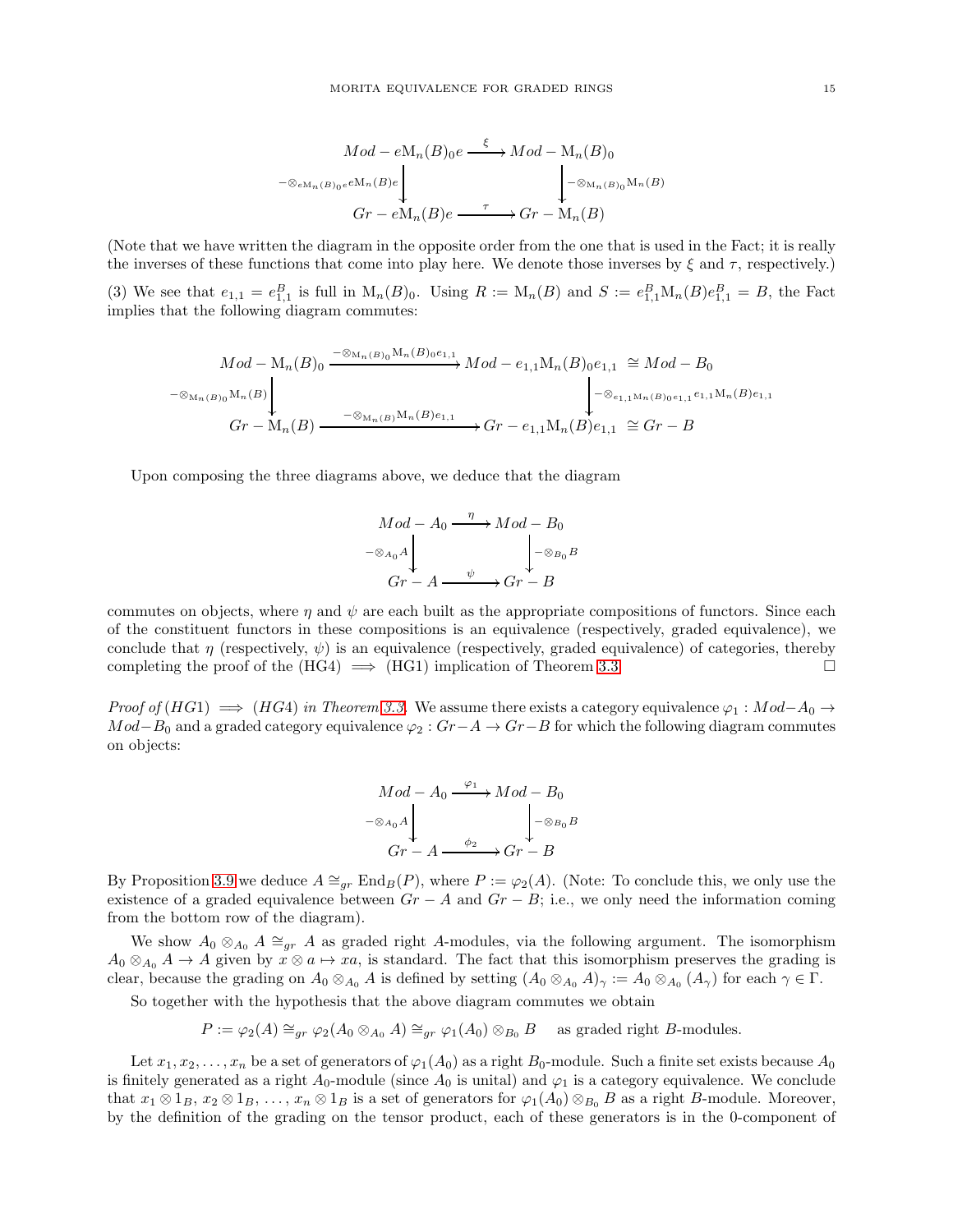$\varphi_1(A_0) \otimes_{B_0} B$ . Since  $P \cong_{qr} \varphi_1(A_0) \otimes_{B_0} B$ , we conclude that there is a set of generators  $p_1, p_2, \ldots, p_n$  of P as a right B-module, for which each element of the generating set is in the 0-component of P.

Because (as noted above) P is a (finitely generated) projective module in the category  $Mod - B$ , the map  $\tau: B^n \to P$  taking  $(b_1, b_2, \ldots, b_n) \mapsto \sum_{i=1}^n p_i b_i$  necessarily splits; let  $\sigma$  denote an inverse map, so that  $\tau \circ \sigma$  is the identity on P. Then there is a right B-module Q with  $P \oplus Q \cong B^n$  as right B-modules. Because each  $p_i$  is in  $P_0$ , the map  $\tau : (B(0))^n \to P$  is easily seen to be a graded homomorphism (where  $B(0)$  is the graded module  $B_B$  with no translation applied). We also see that  $\sigma$  is graded; that is,

$$
P \oplus Q \cong_{gr} (B(0))^n.
$$

By the argument given in [\[9,](#page-21-1) page 37], we deduce that this graded isomorphism of right B-modules yields a graded isomorphism of graded rings, and

$$
\operatorname{End}_B((B(0))^n) \cong_{gr} \operatorname{M}_n(B),
$$

where  $M_n(B)$  has the standard grading.

Let f denote the endomorphism  $f \in \text{End}_B((B(0))^n)$  that has  $f|_P = 1_P$  and  $f|_Q = 0$ , and let e be the idempotent in  $M_n(B_0) = M_n(B_0)$  that is the image of f under the displayed isomorphism. Then

$$
A \cong_{gr} \text{End}_{B}(P) \qquad \text{(from above)}
$$
  

$$
\cong_{gr} f \text{End}_{B}((B(0))^{n})f
$$
  

$$
\cong_{gr} eM_{n}(B)e.
$$

Since  $P_0 \cong \varphi_1(A_0)$  as right  $B_0$ -modules, we conclude e is full in  $M_n(B)_0$ .

Finally, we apply the  $(HG2) \implies (HG4)$  implication of the Algebraic Stabilization Theorem (i.e., Theorem [2.14\)](#page-8-0), to conclude  $M_{\infty}(A) \cong_{gr} M_{\infty}(B)$  as desired.

We end this section by identifying various situations in which pairs of Leavitt path algebras are homogeneously graded equivalent.

Let E be a graph. For a non-negative integer n, we let  $E<sup>n</sup>$  denote the paths of length n (where paths of length zero are the vertices of the graph). The set of all paths of  $E$  will be denoted by  $Path(E)$ ; thus Path $(E) = \bigcup_{n=0}^{\infty} E^n$ .

For each positive integer n, we let  $G_n$  denote the graph with  $n+1$  vertices  $z_0, z_1, \ldots, z_n$ , and exactly one edge from  $z_i$  to  $z_{i-1}$ .

 $G_n: \qquad \bullet^{z_n} \longrightarrow \bullet^{z_{n-1}} \longrightarrow \cdots \longrightarrow \bullet^{z_1} \longrightarrow \bullet^{z_0} \quad .$ 

<span id="page-15-0"></span>Corollary 3.11. *Let* E *and* F *be finite acyclic graphs. Suppose* E *has exactly one sink* v *and* F *has exactly one sink* w. Then  $L_k(E)$  *is homogeneously graded equivalent to*  $L_k(F)$  *if and only if* 

 $\max{\{\text{length}(\mu): \mu \in \text{Path}(E), r(\mu) = v\}} = \max{\{\text{length}(\nu): \nu \in \text{Path}(F), r(\nu) = w\}}.$ 

*Proof.* Suppose  $\max{\{\text{length}(\mu) : \mu \in \text{Path}(E), r(\mu) = v\}} = \max{\{\text{length}(\nu) : \nu \in \text{Path}(F) \text{ and } r(\nu) = w\}};$ denote this common integer by n. If  $n = 0$ , then both E and F are graphs with one vertex and no edges, so we trivially have that  $L_k(E) \cong k$  is graded isomorphic (and also homogeneously graded equivalent) to  $L_k(F) \cong k$ . Assume that  $n \geq 1$ . Let  $E_1$  be the graph obtained from  $G_n$  by attaching a source to  $z_j$ whenever

$$
n_j^E = |\{\mu : \mu \in E^{j+1} \text{ and } r(\mu) = v\}| \ge 2
$$

and adding  $n_j^E - 1$  edges from this source to  $z_{j-1}$ . Let  $F_1$  be the graph obtained from  $G_n$  by attaching a source to  $z_j$  whenever

$$
n_j^F = |\{\mu : \mu \in F^{j+1} \text{ and } r(\mu) = w\}| \ge 2
$$

and adding  $n_j^E-1$  edges from this source to  $z_j$ . By [\[8,](#page-21-8) Theorem 4.13],  $L_k(E)$  is graded isomorphic (and hence homogeneously graded equivalent) to  $L_k(E_1)$ , and  $L_k(F)$  is graded isomorphic (and hence homogeneously graded equivalent) to  $L_k(F_1)$ .

We next show that  $L_k(E_1)$  is homogeneously graded equivalent to  $L_k(G_n)$ . We see that  $G_n$  is a subgraph of  $E_1$  in such a way that  $L_k(G_n)$  is graded isomorphic to  $pL_k(E_1)p$  where  $p = \sum_{i=0}^n z_i$ . We claim that p is full in  $L_k(E_1)_0$ . Let v be a source of  $E_1$  that is not  $z_n$ . Let  $\mu$  be a path in  $E_1$  starting at v and ending at  $v_0$ ,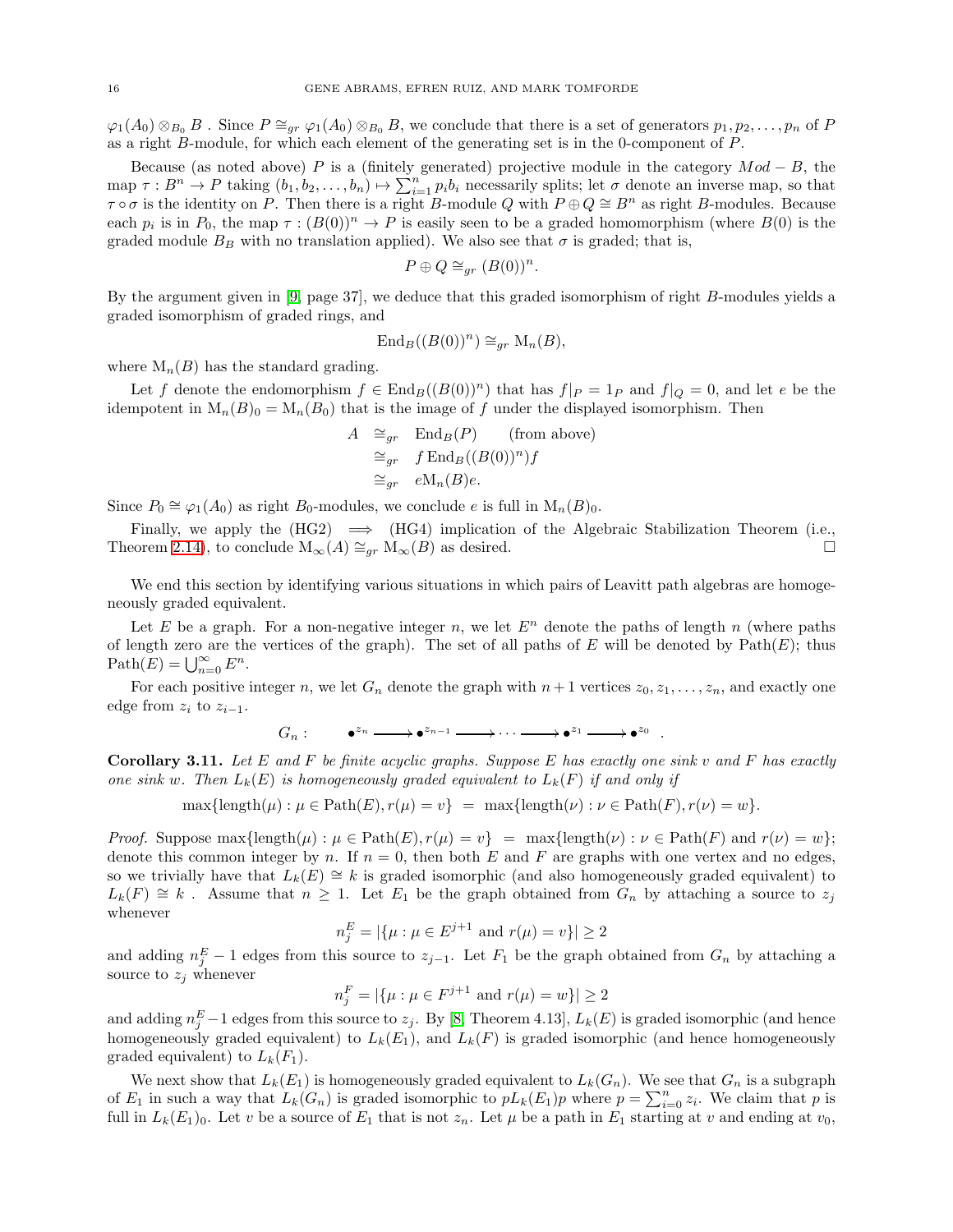and let  $m = \text{length}(\mu)$ . By construction of  $E_1$ , there exists a path  $\nu$  from  $z_m$  to  $z_0$ , and this path has length *m*. Thus,  $x = \mu \nu^* \in L_k(E_1)_0$  such that  $xx^* = \mu \mu^*$  and  $x^*x = \nu \nu^* = z_m$ . Thus  $\mu \mu^* \in (L_k(E_1))_0 p(L_k(E_1))_0$ . Since  $E_1$  is a finite acyclic graph with exactly one sink,

$$
v = \sum_{\substack{\mu \in \text{Path}(E) \\ s(\mu) = v, r(\mu) = z_0}} \mu \mu^* \in (L_k(E_1))_0 p(L_k(E_1))_0.
$$

Consequently,  $(L_k(E_1))_0 p(L_k(E_1))_0 = (L_k(E_1))_0$ . By Theorem [2.14](#page-8-0) and Theorem [3.3,](#page-10-1) we deduce  $L_k(E_1)$ and  $pL_k(E_1)p \cong_{qr} L_k(G_n)$  are homogeneously graded equivalent. A similar argument shows that  $L_k(G_n)$  is homogeneously graded equivalent to  $L_k(F_1)$ . Hence  $L_k(E)$  and  $L_k(F)$  are homogeneously graded equivalent.

Conversely, assume  $L_k(E)$  is homogeneously graded equivalent to  $L_k(F)$ . Arguing as above,  $L_k(E)$  is homogeneously graded equivalent to  $L_k(G_m)$ , and  $L_k(F)$  is homogeneously graded equivalent to  $L_k(G_n)$ , where

$$
m = \max\{\text{length}(\mu) : \mu \in \text{Path}(E), r(\mu) = v\} \quad \text{and} \quad n = \max\{\text{length}(\mu) : \mu \in \text{Path}(F), r(\mu) = w\}.
$$

Since  $L_k(E)$  is homogeneously graded equivalent to  $L_k(F)$ , we conclude  $L_k(G_m)$  is homogeneously graded equivalent to  $L_k(G_n)$ . Hence there is an equivalence of categories between  $Mod - L_k(G_m)$  and  $Mod L_k(G_n)_0$ . Note that for all  $\mu, \nu \in \text{Path}(G_m)$ , if  $\mu \nu^*$  is nonzero in  $L_k(G_m)$  and length $(\mu) = \text{length}(\nu)$ , then  $\mu = \nu$ . Therefore,

$$
L_k(G_m)_0 = \text{span}\{\mu\nu^* : \mu, \nu \in \text{Path}(G_m), \text{length}(\mu) = \text{length}(\nu)\} = \text{span}\{\mu\mu^* : \mu \in \text{Path}(G_m)\}
$$

$$
= \text{span}\{s(\mu) : \mu \in \text{Path}(G_m)\} = \text{span}\{z_i : 0 \le i \le m\} \cong \bigoplus_{i=0}^m k.
$$

Similarly,  $L_k(G_n)_0 \cong \bigoplus_{i=0}^n k$ . Hence there is an equivalence of categories between  $Mod - \bigoplus_{i=0}^m k$  and  $Mod - \bigoplus_{i=0}^{n} k$ , and since k is a field, this implies that  $m = n$  (see Remark [3.7\)](#page-11-2).

Example 3.12. *Our results allows us to deduce when the Leavitt path algebras of various acyclic graphs are graded equivalent as well as homogeneously graded equivalent.*

*(1) Consider the graphs*



*Then*  $L_k(E)$  *is graded equivalent to*  $L_k(F)$  *by* [\[9,](#page-21-1) Example 2.3.2] *and* [\[8,](#page-21-8) Theorem 4.13] *but it follows from Corollary* [3.11](#page-15-0) *that*  $L_k(E)$  *is not homogeneously graded equivalent*  $L_k(F)$ *.* 

*(2) Consider the graphs*



It follows from Corollary [3.11](#page-15-0) that  $L_k(G)$  is homogeneously graded equivalent  $L_k(H)$ .

# 4. The Homogeneously Graded Version of the Extended Morita Theorem

In this section we establish our main result, which is stated in Theorem [4.7.](#page-18-0) This theorem establishes the equivalence of the appropriate analogues, in the context of homogeneously graded equivalence, of the statements appearing in the Extended Morita Theorem presented in the Introduction. In the previous two sections we have established some of the main components of this result. To establish the remaining connections, we introduce additional key ideas in the following definitions.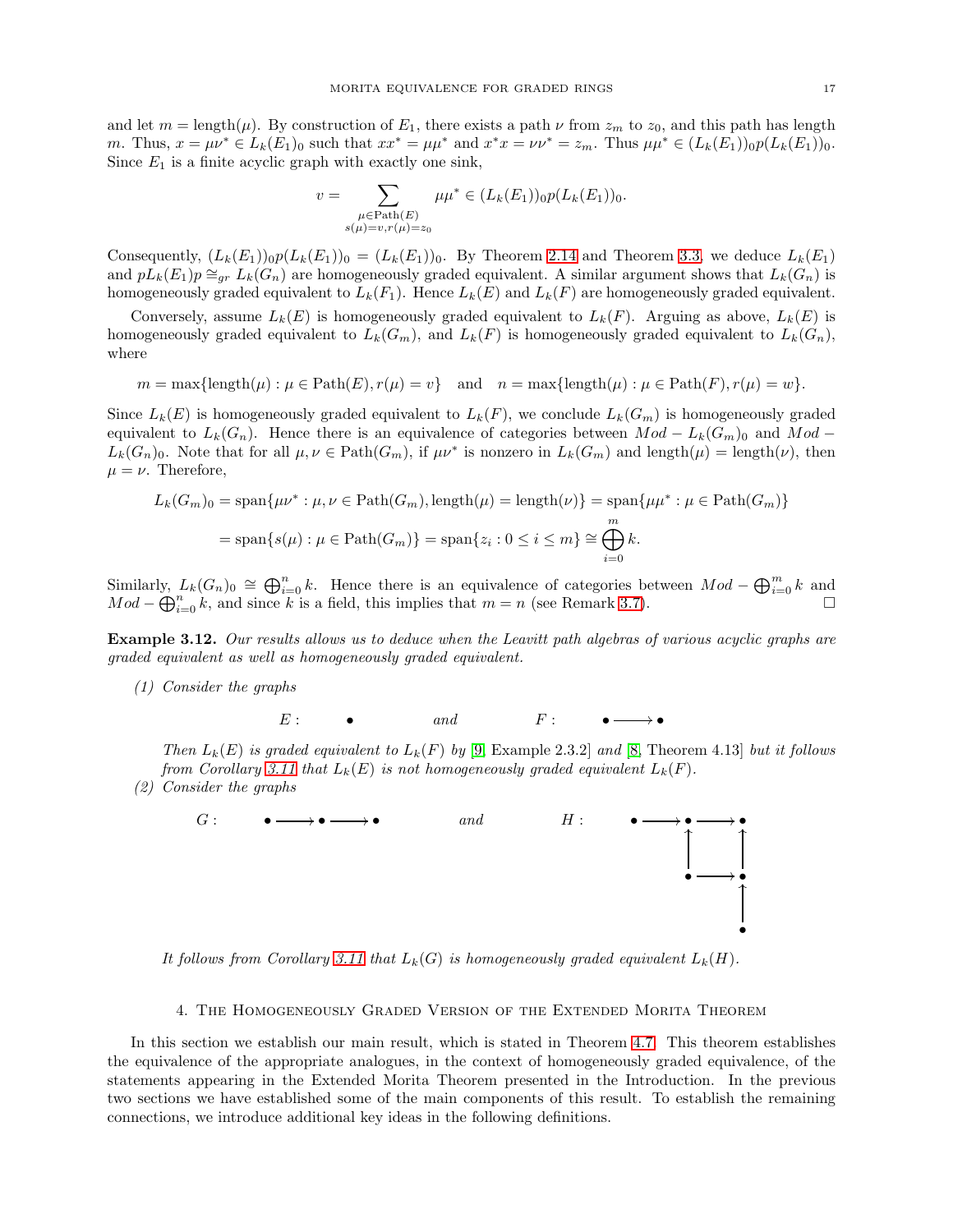<span id="page-17-0"></span>**Definition 4.1.** *Let*  $m \in \mathbb{N} \cup \{\infty\}$ *. Let*  $(\delta_n)_{1 \leq n \leq m}$  *(for*  $m$  *finite) or*  $(\delta_n)_{n \in \mathbb{N}}$  *(for*  $m = \infty$ *) be a sequence in* Γ*. Let* A *be a* Γ*-graded ring. We let* Mm(A)[(δn)] *denote the ring* Mm(A) *with the following* Γ*-grading: for each*  $\lambda \in \Gamma$ *,* 

$$
(\mathrm{M}_m(A)[(\delta_n)])_{\lambda} := (A_{\lambda+\delta_j-\delta_i})_{i,j}.
$$

*In particular, suppose that*  $(\delta_n)$  *is a constant sequence, e.g.,*  $\delta_n = 0$  *for all*  $n \in \mathbb{N}$ *. Then*  $M_m(A)[(\delta_n)]$  *is precisely* Mm(A) *with the standard grading.*

<span id="page-17-3"></span>*Remark* 4.2. Let  $m \in \mathbb{N} \cup \{\infty\}$ . Let  $(\delta_n)_{1 \leq n \leq m}$  (for m finite) or  $(\delta_n)_{n \in \mathbb{N}}$  (for  $m = \infty$ ) be a sequence in  $\Gamma$ . Then, by construction, for any Γ-graded ring A, the corner ring  $e_{1,1}(M_m(A)[(\delta_n)])e_{1,1}$  is graded isomorphic to A.

**Definition 4.3.** *Let* A and B *be unital* Γ*-graded rings.* A graded (surjective) Morita context  $(A, B, M, N, \psi, \phi)$ *between* A and B consists of graded bimodules  $_A M_B$  and  $_B N_A$ , a surjective graded A-homomorphism  $\psi \colon M \otimes_B R$  $N \to A$ , and a surjective graded B-homomorphism  $\phi \colon N \otimes_A M \to B$  satisfying

$$
\phi(n \otimes m)n' = n\psi(m \otimes n') \quad and \quad m'\phi(n \otimes m) = \psi(m' \otimes n)m
$$

*for all*  $m, m' \in M$  *and*  $n, n' \in N$ *.* 

Definition 4.4. *Let* A *and* B *be unital* Γ*-graded rings. A* homogeneously graded (surjective) Morita context  $(A, B, M, N, \psi, \phi)$  *between* A and B consists of a graded (surjective) Morita context  $(A, B, M, N, \psi, \phi)$  *between* A and B such that  $(A_0, B_0, M_0, N_0, \psi_{M_0 \otimes N_0}, \phi_{N_0 \otimes M_0})$  is a (surjective) Morita context, where  $\psi_{M_0 \otimes N_0}$  is the *composition of the maps*  $M_0 \otimes N_0 \to (M \otimes N)_0$  *and*  $\psi|_{(M \otimes N)_0}$ *, and*  $\phi_{N_0 \otimes M_0}$  *is the composition of the maps*  $N_0 \otimes N_0 \to (N \otimes M)_0$  and  $\psi|_{(N \otimes M)_0}$ .

<span id="page-17-1"></span>Lemma 4.5. *Let* A*,* B*, and* C *be unital* Γ*-graded rings. Suppose there exists a homogeneously graded*  $(surjective)$  Morita context  $(A, B, M, N, \psi, \phi)$  between A and B and there exists a homogeneously graded  $(surjective)$  Morita context  $(B, C, X, Y, \beta, \alpha)$  between B and C. Then  $(A, C, M \otimes X, Y \otimes N, \nu, \mu)$  is a homo*geneously graded (surjective) Morita context between* A and C, where  $\mu((m \otimes x) \otimes (y \otimes n)) = \psi(m \otimes (\beta(x \otimes y)n))$ *and*  $\nu((y \otimes n) \otimes (m \otimes x)) = \alpha(y \otimes (\phi(n \otimes m)x)).$ 

*Proof.* A computation shows that  $\mu$  is an A-homomorphism. We shall show  $\mu$  is a graded A-homomorphism. Let  $\gamma \in \Gamma$ . Assume that  $m \in M_{\gamma_1}$ ,  $x \in X_{\gamma_2}$ ,  $y \in Y_{\gamma_3}$ , and  $n \in N_{\gamma_4}$  such that  $\gamma_1 + \gamma_2 + \gamma_3 + \gamma_4 = \gamma$ . Since  $\beta$  is a graded B-homomorphism,  $\beta(x \otimes y) \in B_{\gamma_2+\gamma_3}$ . Hence,  $(\beta(x \otimes y)n) \in N_{\gamma_2+\gamma_3+\gamma_4}$  which implies that  $m \otimes (\beta(x \otimes y)n) \in (M \otimes N)_{\gamma_1+\gamma_2+\gamma_3+\gamma_4} = (M \otimes N)_{\gamma}$ . Since  $\psi$  is a graded A-homomorphism, we have  $\mu((m \otimes x) \otimes (y \otimes n)) = \psi(m \otimes (\beta(x \otimes y)n)) \in A_{\gamma}$ . Thus  $\mu$  is a graded A-homomorphism, because  $((M \otimes X) \otimes (Y \otimes N))_{\gamma}$  is spanned by elements of the form  $(m \otimes x) \otimes (y \otimes n)$ , where  $m \in M_{\gamma_1}, x \in X_{\gamma_2},$  $y \in Y_{\gamma_3}$ , and  $n \in N_{\gamma_4}$  satisfying  $\gamma_1 + \gamma_2 + \gamma_3 + \gamma_4 = \gamma$ . Similarly,  $\nu$  is a graded C-homomorphism.

Since  $\beta: X \otimes Y \to B$  is a surjective B-homomorphism, and since N is an A - B-bimodule, every element in N is in the linear span of  $\beta(x \otimes y)n$ , where  $x \in X$ ,  $y \in Y$ , and  $n \in N$ . Using this fact and the fact that  $\psi: M \otimes N \to A$  is a surjective A-homomorphism, we deduce that A is in the linear span of  $\mu((m \otimes x) \otimes (y \otimes$  $(n(n)) = \psi(m \otimes (\beta(x \otimes y)n))$  where  $m \in M$ ,  $x \in X$ ,  $y \in Y$ , and  $n \in N$ . Therefore,  $\mu: (M \otimes X) \otimes (Y \otimes N) \to A$ is a surjective A-homomorphism. A similar argument shows that  $\nu: (Y \otimes N) \otimes (M \otimes X) \to C$  is a surjective C-homomorphism.

To show  $\mu_{(M\otimes X)_0\otimes (Y\otimes N)_0}\colon (M\otimes X)_0\otimes (Y\otimes N)_0\to A_0$  is a surjective homomorphism, note that  $B_0N_0=$  $N_0$  and  $(M \otimes X)_0 \otimes (Y \otimes N)_0$  contains elements of the form  $(m \otimes x) \otimes (y \otimes n)$  where  $m \in M_0$ ,  $x \in X_0$ ,  $y \in Y_0$ , and  $n \in N_0$ . Also observe that, by the definition of a homogeneously graded (surjective) Morita context,  $\beta_{X_0\otimes Y_0}: X_0\otimes Y_0\to B_0$  and  $\psi_{M_0\otimes N_0}: M_0\otimes N_0\to A_0$  are surjective homomorphisms. We use an argument similar to that used in the above paragraph to deduce that  $\mu_{(M\otimes X)_0\otimes (Y\otimes N)_0}$ :  $(M\otimes X)_0\otimes (Y\otimes N)_0\to A_0$  is a surjective homomorphism. Likewise, a similar argument gives  $\nu_{(Y \otimes N)_0 \otimes (M \otimes X)_0} : (Y \otimes N)_0 \otimes (M \otimes X)_0 \to C_0$  is a surjective homomorphism. Hence  $(A, C, M \otimes X, Y \otimes N, \nu, \mu)$  is a homogeneously graded (surjective) Morita context between A and C.

<span id="page-17-2"></span>Lemma 4.6. *Let* A *be a unital* Γ*-graded ring, and let* e *be a full idempotent in* A0*. Then there are graded surjective homomorphisms*  $\psi: eA \otimes Ae \to eAe$  *and*  $\phi: Ae \otimes eA \to A$  *such that*  $\psi(x \otimes y) = xy$ *,*  $\phi(y \otimes x) = yx$ *, and* (eAe, A, eA, Ae, ψ, φ) *is a homogeneously graded (surjective) Morita context between* eAe *and* A*.*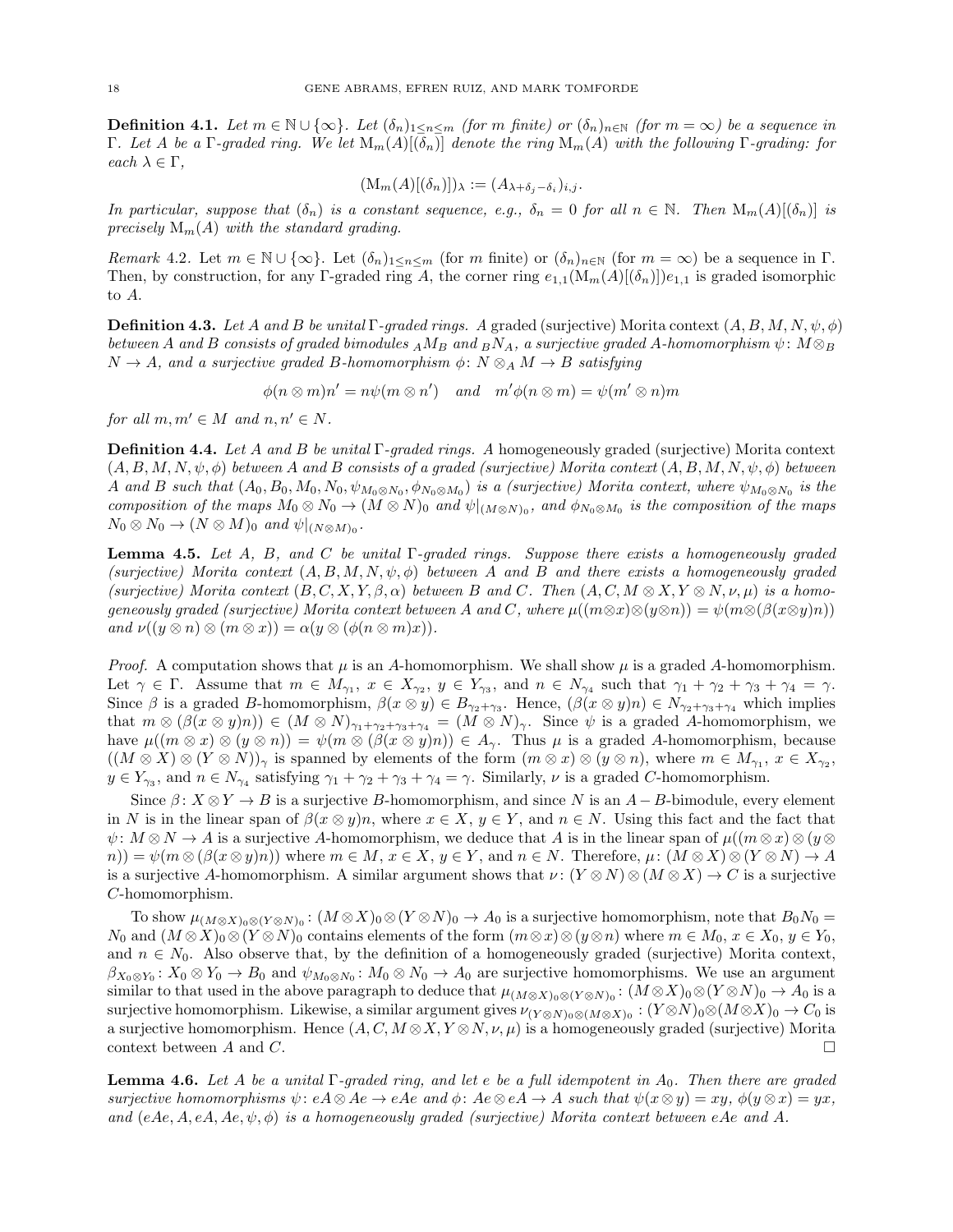*Proof.* Since  $(eA)_\gamma = eA_\gamma$  and  $(Ae)_\gamma = A_\gamma e$ , we conclude that  $\psi$  is a graded eAe-homomorphism and  $\phi$  is a graded A-homomorphism such that  $\psi_{(eA)_0\otimes(Ae)_0}$ :  $(eA)_0\otimes(Ae)_0 \to eA_0e$  is surjective and the image of  $\phi_{(Ae)_0\otimes(eA)_0}$ :  $(Ae)_0\otimes(eA)_0 \to A_0$  is  $A_0eA_0$ . Since e is a full idempotent in  $A_0$ , we have  $A_0eA_0 = A_0$ . Thus,  $\phi_{(Ae)_0 \otimes (eA)_0}$  is a surjective  $A_0$ -homomorphism.

Since  $A_0$  is a unital subalgebra of  $A$ ,  $A_0$  is full in  $A$ . Hence, e is full in  $A$ . A similar argument as above shows that  $\psi$  is a surjective eAe-homomorphism and  $\phi$  is a surjective A-homomorphism. Thus  $(eAe, A, eA, Ae, \psi, \phi)$  is a homogeneously graded (surjective) Morita context between  $eAe$  and A.

We now have both the precise terminology and the mathematical machinery to establish our main result: The Homogeneously Graded Version of the Extended Morita Theorem, as described in the Introduction.

<span id="page-18-0"></span>Theorem 4.7. *Let* A *and* B *be unital* Γ*-graded rings. Give all matrix rings the standard grading. Then the following are equivalent.*

- *(HG1)* A *and* B *are homogeneously graded equivalent.*
- *(HG2)* There exist  $n \in \mathbb{N}$  and a *(homogeneous)* idempotent  $e \in M_n(B)$  that is full in  $M_n(B)$  for which *the rings* A and  $eM_n(B)e$  are graded isomorphic.
- *(HG3) There exists a homogeneously graded (surjective) Morita context between* A *and* B*.*
- *(HG4)*  $M_{\infty}(A)$  *is graded isomorphic to*  $M_{\infty}(B)$ *.*
- *(HG4\*)* For any sequence  $(\delta_n)_{n\in\mathbb{N}}$  *with the property that the set*  $\{k : \delta_k = \delta_n\}$  *is infinite for each*  $n \in \mathbb{N}$ *, we have*  $M_{\infty}(A)[(\delta_n)]$  *is graded isomorphic to*  $M_{\infty}(B)[(\delta_n)]$ *.*

*Proof.* The equivalence of (HG2) and (HG4) is precisely The Algebraic Stabilization Theorem (Theorem [2.14\)](#page-8-0). The equivalence of (HG1) and (HG4) is precisely Theorem [3.3.](#page-10-1) To establish Theorem [4.7,](#page-18-0) we shall show that  $(HG2)$  implies  $(HG3)$ , that  $(HG3)$  implies  $(HG1)$ , and that  $(HG4)$  and  $(HG4<sup>*</sup>)$  are equivalent.

We first show that (HG2) implies (HG3). Assume there exist  $n \in \mathbb{N}$  and a (homogeneous) idempotent  $e \in M_n(B)_0$  that is full in  $M_n(B)_0$  and for which the rings A and  $eM_n(B)e$  are graded isomorphic. Let  ${e_{i,j}}$  be the system of matrix units in  $M_n(B)_0 = M_n(B_0)$ , where the  $(i, j)$ -entry of  $e_{i,j}$  is  $1_B$  and all other entries are zero. Then  $e_{1,1}$  is a full (homogeneous) idempotent in  $M_n(B)$  such that B is graded isomorphic to  $e_{1,1}M_n(B)e_{1,1}$ . By Lemma [4.5](#page-17-1) and Lemma [4.6,](#page-17-2) there exists a homogeneously graded (surjective) Morita context between  $eM_n(B)e$  and  $e_{1,1}M_n(B)e_{1,1}$  which then induces a homogeneously graded (surjective) Morita context between A and B due to the facts that A is graded isomorphic to  $eM_n(B)e$  and B is graded isomorphic to  $e_{1,1}M_n(B)e_{1,1}$ . Thus (HG3) holds.

Next we show that (HG3) implies (HG1). Assume that there exists a homogeneously graded (surjective) Morita context,  $(A, B, M, N, \psi, \phi)$ , between A and B. Consider the Morita ring  $L = \begin{pmatrix} A & M \\ N & B \end{pmatrix}$ , which is

Γ-graded by setting  $L_{\gamma} = \begin{pmatrix} A_{\gamma} & M_{\gamma} \\ N & R \end{pmatrix}$  $N_\gamma$  B<sub>γ</sub> for each  $\gamma \in \Gamma$ , with addition defined entrywise and multiplication given by

$$
\begin{pmatrix} a & m \\ n & b \end{pmatrix} \begin{pmatrix} a' & m' \\ n' & b' \end{pmatrix} = \begin{pmatrix} aa' + \psi(m' \otimes n') & am' + mb' \\ na' + bn' & \phi(n \otimes m') + bb' \end{pmatrix}.
$$

Since  $L_0 = \begin{bmatrix} A_0 & M_0 \ N_0 & B_0 \end{bmatrix}$  $N_0$   $B_0$ and  $(A_0, B_0, M_0, N_0, \psi_{M_0 \otimes N_0}, \phi_{N_0 \otimes M_0})$  is a (surjective) Morita context, the elements  $p = \begin{pmatrix} 1_A & 0 \ 0 & 0 \end{pmatrix}$  and  $q = \begin{pmatrix} 0 & 0 \ 0 & 1_B \end{pmatrix}$  $0 \t1_B$ ) are full idempotents in  $L_0$ . Hence, by the equivalence of (HG1) and (HG2),  $pLp$  is homogeneously graded equivalent to L, and  $qLq$  is homogeneously graded equivalent to L. By the previously-noted transitivity property of homogeneously graded equivalence, we get that  $pLp$  is homogeneously graded equivalent to  $qLq$ . Since A is graded isomorphic to  $pLp$ , and since B is graded isomorphic to  $qLq$  (both statements use the definition of the grading on L), we conclude A is homogeneously graded equivalent B. Thus (HG1) holds.

The equivalence of  $(HG4)$  and  $(HG4^*)$  will be established below in Proposition [5.6.](#page-21-9)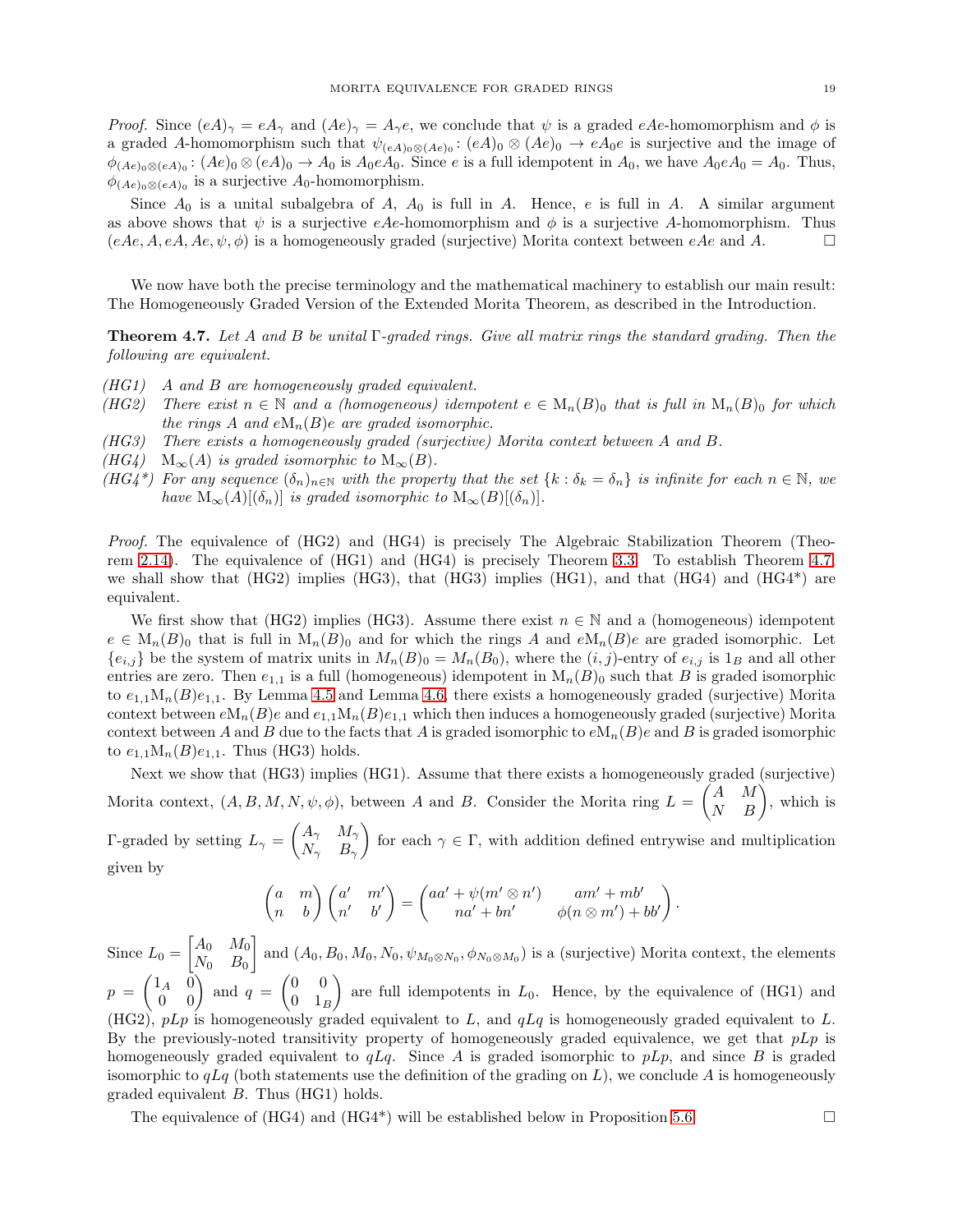#### 5. The Graded Version of the Extended Morita Theorem

In this the final section of the article we extend a result of [\[9\]](#page-21-1) to establish The Graded Version of the Extended Morita Theorem described in the Introduction. We then conclude the article by establishing the equivalence of statements (HG4) and (HG4\*) of Theorem [4.7.](#page-18-0)

<span id="page-19-2"></span>**Lemma 5.1.** *Let* A *be a* Γ*-graded ring, let*  $\{e_{i,j}\}$  *be a system of matrix units for*  $M_{\infty}(A)$ *, and let*  $(\delta_n)_{n\in\mathbb{N}}$ *be a sequence in* Γ*. Then A is graded isomorphic to*  $e_{1,1}M_\infty(A)[(\delta_n)]e_{1,1}$ *.* 

*Proof.* Let  $a \otimes e_{1,1}$  be the element in  $M_{\infty}(A)$  that has a in the (1, 1)-entry and 0 in all other entries. Then  $\phi: A \to e_{1,1}\mathcal{M}_{\infty}(A)[(\delta_n)]e_{1,1}$ , defined by setting  $\phi(a) = a \otimes e_{1,1}$  for each  $a \in A$ , is a ring isomorphism. Since

$$
(e_{1,1}M_{\infty}(A)[(\delta_n)]e_{1,1})_{\lambda}=e_{1,1}M_{\infty}(A)[(\delta_n)]e_{1,1}\cap M_{\infty}(A)[(\delta_n)]_{\lambda}=\begin{pmatrix}A_{\lambda}&\mathbf{0}\\ \mathbf{0}&\mathbf{0}\end{pmatrix},
$$

 $\phi$  is a graded isomorphism.

<span id="page-19-1"></span>Theorem 5.2. *Let* R *and* S *be* Γ*-graded rings. Then* R *is graded equivalent to* S *if and only if there exists a sequence*  $(\gamma_n)_{n \in \mathbb{N}}$  *in*  $\Gamma$  *such that*  $M_\infty(R)[0]$  *is graded isomorphic to*  $M_\infty(S)[(\gamma_n)]$ *.* 

*Proof.* Suppose there exists a sequence  $(\gamma_n)_{n\in\mathbb{N}}$  in  $\Gamma$  such that  $M_\infty(R)[(0)]$  is graded isomorphic to  $M_\infty(S)[(\delta_n)]$ . Then

$$
R \cong_{\text{gr}} e_{1,1} M_{\infty}(R)[(0)]e_{1,1} \qquad \text{(by Lemma 5.1)}
$$
  

$$
\cong_{\text{gr}} f M_{\infty}(S)[(\gamma_n)]f \quad \text{for some full homogeneous idempotent } f \text{ in } M_{\infty}(S)[(\gamma_n)]
$$
  

$$
\cong_{\text{gr}} \overline{f} M_n(S)[(\gamma_n)]\overline{f} \quad \text{for some full homogeneous idempotent } \overline{f} \text{ in } M_n(S)[\gamma_1, \cdots, \gamma_n].
$$

(Here  $\overline{f}$  is simply  $f \in M_\infty(S)$ , viewed in a finite matrix ring of appropriate size.) Since  $\overline{f}$  is a full homogeneous idempotent in  $M_n(S)[\gamma_1, \cdots, \gamma_n]$ , by [\[8,](#page-21-8) Theorem 2.3.8] we conclude that  $\overline{f}M_n(S)[\gamma_1, \cdots, \gamma_n]\overline{f}$  is graded Morita equivalent to  $M_n(S)[\gamma_1, \cdots, \gamma_n]$ . Again using [\[8,](#page-21-8) Theorem 2.3.8], we have  $e_{1,1}M_n(S)[\gamma_1, \cdots, \gamma_n]e_{1,1}$ is graded Morita equivalent to  $M_n(S)[\gamma_1, \cdots, \gamma_n]$ . Since S is graded isomorphic to  $e_{1,1}M_n(S)[\gamma_1, \cdots, \gamma_n]e_{1,1}$ (see Remark [4.2\)](#page-17-3), we conclude R is graded equivalent to  $S$ .

Conversely, suppose R is graded equivalent to S. By [\[8,](#page-21-8) Theorem 2.3.8] there exist  $n \in \mathbb{N}$ , elements  $\delta_1, \dots, \delta_n \in \Gamma$ , and a full homogeneous idempotent e of the graded ring  $M_n(S)[\delta_1, \dots, \delta_n]$  such that R is graded isomorphic to the corner  $eM_n(S)[\delta_1, \cdots, \delta_n]e$ . Since  $1_R$  is full in  $R_0$ , the idempotent e is full in  $M_n(S)[\delta_1, \cdots, \delta_n]_0$ . Thus, by The Algebraic Stabilization Theorem (Theorem [2.14\)](#page-8-0), we have

$$
\mathcal{M}_{\infty}(e\mathcal{M}_n(S)[\delta_1,\cdots,\delta_n]e)[(0)] \cong_{\text{gr}} \mathcal{M}_{\infty}(\mathcal{M}_n(S)[\delta_1,\cdots,\delta_n])[(0)].
$$

Define  $(\gamma_n)_{n\in\mathbb{N}}$  by  $\gamma_k = \gamma_r$  where  $1 \leq r \leq n$  and  $k \equiv r \pmod{n}$ . Define  $\phi \colon \mathcal{M}_{\infty}(\mathcal{M}_n(S)[\delta_1, \cdots, \delta_n])[(0)] \to$  $M_{\infty}(S)[(\gamma_k)]$  by

$$
\phi((A_{i,j})_{i,j}) = \begin{pmatrix} A_{1,1} & A_{1,2} & \cdots \\ A_{2,1} & A_{2,2} & \cdots \\ \vdots & \vdots & \ddots \end{pmatrix}.
$$

A computation shows that  $\phi$  is a graded isomorphism. Hence, using the previously displayed isomorphism, we get

$$
M_{\infty}(R)[(0)] \cong_{gr} M_{\infty}(eM_n(S)[\delta_1,\cdots,\delta_n]e)[(0)] \cong_{gr} M_{\infty}(M_n(S)[\delta_1,\cdots,\delta_n])[(0)] \cong_{gr} M_{\infty}(S)[(\gamma_k)],
$$

which establishes the result.  $\Box$ 

<span id="page-19-0"></span>Theorem 5.3. *Let* A *and* B *be* Γ*-graded unital rings. Then the following are equivalent.*

*(GM1)* A *and* B *are graded equivalent.*

- *(GM2)* There exist  $n \in \mathbb{N}$  and an idempotent  $e \in M_n(B)$  that is full in  $M_n(B)$  and a sequence  $(\gamma_m)_{1 \leq m \leq n} \in \Gamma$ *for which the rings* A *and*  $eM_n(B)[(\gamma_m)]e$  *are graded isomorphic.*
- *(GM3) There exists a graded (surjective) Morita context between* A *and* B*.*
- *(GM4)* There exists a sequence  $(\gamma_m)_{m\in\mathbb{N}}$  in  $\Gamma$  such that  $M_\infty(A)[(0)]$  is graded isomorphic to  $M_\infty(B)[(\gamma_m)]$ .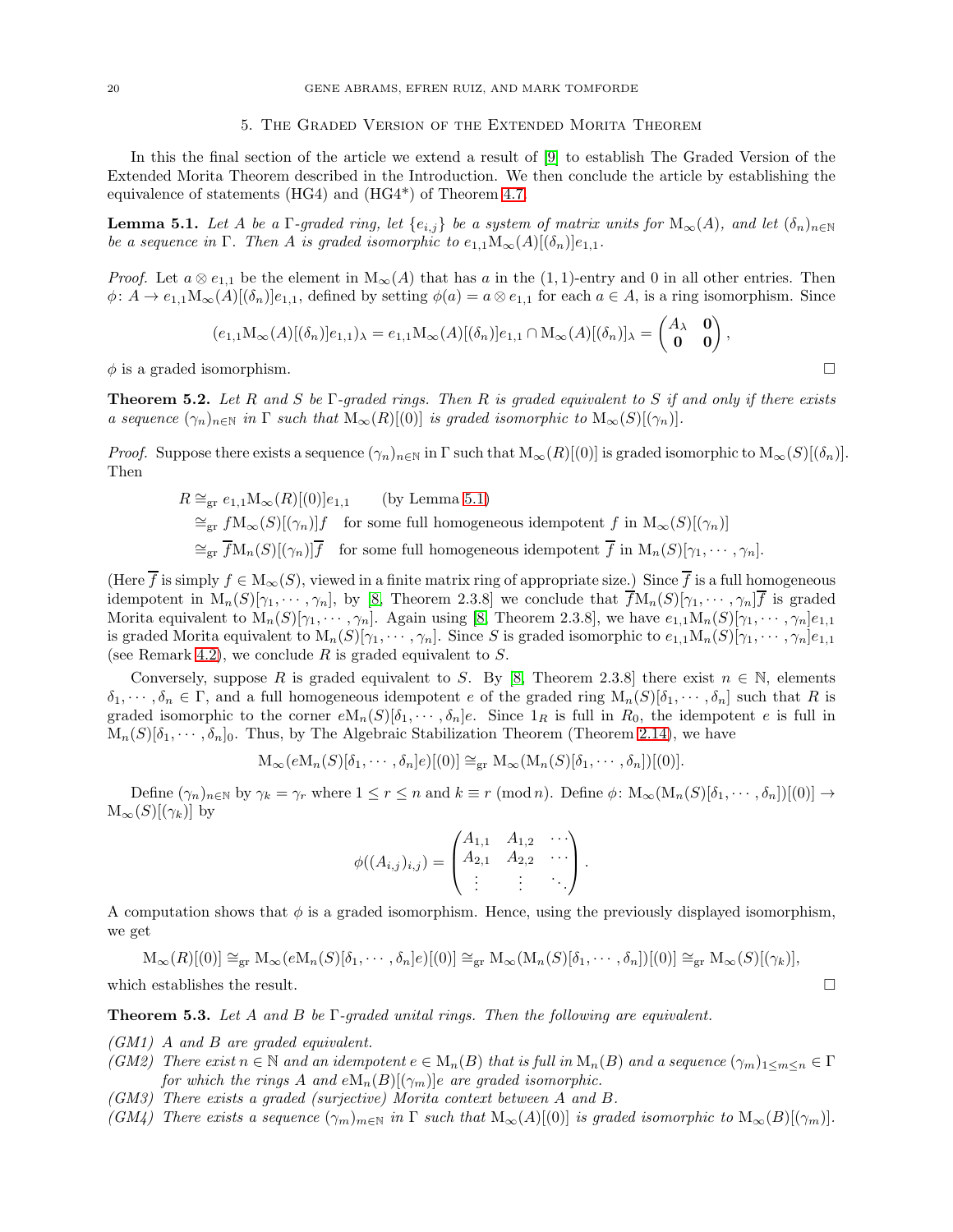*Proof.* The equivalence of (GM1) and (GM2) is established in [\[9,](#page-21-1) Theorem 2.3.8]. The equivalence (GM1) and (GM3) is argued mutatis mutandis as in the argument that (HG1) is equivalent to (HG3) in the proof of Theorem [4.7](#page-18-0) by simply disregarding the adjective "homogeneously". The equivalence of (GM1) and (GM4) is Theorem [5.2.](#page-19-1)

We note that the equivalence of (GM1) and (GM3) can also be established by arguing exactly as in the proof that (MT1) is equivalent to (MT3), by simply inserting the adjective "graded".

We conclude with an analysis of various gradings on the infinite matrix ring  $M_{\infty}(A)$  for a Γ-graded ring A. This leads us to a proof of the equivalence of statements (HG4) and (HG4\*) in Theorem [4.7.](#page-18-0)

<span id="page-20-0"></span>**Lemma 5.4.** Let R be a unital  $\Gamma$ -graded ring, let  $(\delta_n)_{n \in \mathbb{N}}$  be a sequence in  $\Gamma$ , and let  $\pi: \mathbb{N} \to \mathbb{N}$  be a *bijection.* Then  $M_{\infty}(R)[(\delta_n)]$  *is graded isomorphic to*  $M_{\infty}(R)[(\delta_{\pi(n)})]$ *.* 

*Proof.* Define  $\phi: M_\infty(R)[(\delta_n)] \to M_\infty(R)[(\delta_{\pi(n)})]$  by  $\phi((a_{i,j})) = (a_{\pi(i),\pi(j)})$ . Let  $A = (a_{i,j})$  and  $B = (b_{i,j})$ be matrices in  $M_{\infty}(R)[(\delta_n)]$ . Then

$$
\phi(AB) = \phi\left(\left(\sum_{l=1}^{\infty} a_{i,l} b_{l,j}\right)\right) = \left(\sum_{l=1}^{\infty} a_{\pi(i),l} b_{l,\pi(j)}\right) = \left(\sum_{l=1}^{\infty} a_{\pi(i),\pi(l)} b_{\pi(l),\pi(j)}\right) = (a_{\pi(i),\pi(j)})(b_{\pi(i),\pi(j)}) = \phi(A)\phi(B)
$$

and

$$
\phi(A+B) = \phi((a_{i,j} + b_{i,j})) = (a_{\pi(i),\pi(j)} + b_{\pi(i),\pi(j)}) = \phi(A) + \phi(B),
$$

so that  $\phi$  is a ring homormophism. Suppose  $(a_{i,j}) \in M_\infty(R)[(\delta_n)]_\lambda$ . Then  $a_{i,j} \in A_{\lambda+\delta_j-\delta_i}$ . Therefore,  $a_{\pi(i),\pi(j)} \in A_{\lambda+\delta_{\pi(j)}-\delta_{\pi(i)}}$ , which implies that  $(a_{\pi(i),\pi(j)}) \in M_{\infty}(R)[(\delta_{\pi(n)})]$ , Hence  $\phi$  is a graded isomor- $\sum_{x \in \mathcal{F}} \min_{x \in \mathcal{F}} \mathcal{F}(x) = \sum_{x \in \mathcal{F}} \mathcal{F}(x) = \sum_{x \in \mathcal{F}} \mathcal{F}(x) = \sum_{x \in \mathcal{F}} \mathcal{F}(x) = \sum_{x \in \mathcal{F}} \mathcal{F}(x) = \sum_{x \in \mathcal{F}} \mathcal{F}(x) = \sum_{x \in \mathcal{F}} \mathcal{F}(x) = \sum_{x \in \mathcal{F}} \mathcal{F}(x) = \sum_{x \in \mathcal{F}} \mathcal{F}(x) = \sum_{x \in \mathcal{F}} \mathcal{F}(x$ 

<span id="page-20-1"></span>**Lemma 5.5.** Let A be a  $\Gamma$ -graded ring, and let  $(\delta_n)_{n \in \mathbb{N}}$  be a sequence in  $\Gamma$ . Define  $(\gamma_n)$  as follows. Write  $\mathbb{N} = \bigsqcup_{k=1}^{\infty} S_k$  with  $|S_k| = \infty$  *for all*  $k \in \mathbb{N}$ *. Define*  $\gamma_n := \delta_k$  *for each*  $n \in S_k$ *. Then* 

 $M_{\infty}(A)[(\gamma_n)]$  *is graded isomorphic to*  $M_{\infty}(M_{\infty}(A)[(0)])[(\delta_n)]$ .

*Consequently, if for each*  $n \in \mathbb{N}$ , the set  $\{k : \delta_k = \delta_n\}$  is infinite, then  $M_\infty(A)[(\delta_n)]$  is graded isomorphic *to*  $M_{\infty}(M_{\infty}(A)[(0)])[(\delta_n)]$ .

*Proof.* For each  $k \in \mathbb{N}$ , chose a bijection  $\pi_k : \mathbb{N} \to S_k$ . (Such a bijection exists since  $S_k$  is an infinite subset of N.) For a ring R and for each  $i, j \in \mathbb{N}$  and each  $x \in R$ , let  $x \otimes e_{i,j}$  denote the element in  $M_{\infty}(R)$  that has x in the  $(i, j)$ -entry and zero in all other entries.

Note that every element of  $M_{\infty}(M_{\infty}(A)[(0)])[(\delta_n)]$  can be uniquely written as a finite linear combination of elements of the form  $(a \otimes e_{i,j}) \otimes e_{k,l}$  for  $a \in A$  and  $i, j, k, l \in \mathbb{N}$ . Therefore, the mapping

 $(a \otimes e_{i,j}) \otimes e_{k,l} \mapsto a \otimes e_{\pi_k(i),\pi_l(j)}$ 

extends to a linear function  $\phi \colon M_\infty(M_\infty(A)) \to M_\infty(A)$ . Note that

 $((a \otimes e_{i,j}) \otimes e_{k,l}) \cdot ((b \otimes e_{i',j'}) \otimes e_{k',l'}) \ = \ \delta_{l,k'}((a \otimes e_{i,j})(b \otimes e_{i',j'}) \otimes e_{k,l'}) \ = \ \delta_{l,k'} \delta_{j,i'}((ab \otimes e_{i,j'}) \otimes e_{k,l'})$ 

and

 $(a \otimes e_{\pi_k(i),\pi_l(j)})(b \otimes e_{\pi_{k'}(i'),\pi_{l'}(j')}) \; = \; \delta_{\pi_l(j),\pi_{k'}(i')}(ab \otimes e_{\pi_k(i),\pi_{l'}(j')}) \; = \; \delta_{l,k'} \delta_{j,i'}(ab \otimes e_{\pi_k(i),\pi_{l'}(j')}) ,$ 

where the last equality follows from the facts that each  $\pi_k$  is a bijection and the ranges of  $\pi_k$  and  $\pi_{l'}$  are disjoint when  $k \neq l'$ . Consequently,  $\phi$  is a ring homomorphism.

Let  $a \in A$ , and let  $r, s \in \mathbb{N}$ . Then  $r \in S_k$  and  $s \in S_l$  for some  $k, l \in \mathbb{N}$ , beacuse  $\mathbb{N} = \bigsqcup_{k=1}^{\infty} S_k$ . Therefore, since  $\pi_k, \pi_l$  are bijections, there exist  $i, j \in \mathbb{N}$  such that  $\pi_k(i) = r$  and  $\pi_l(j) = s$ . This implies

$$
\phi((a\otimes e_{i,j})\otimes e_{l,k}) = a\otimes e_{r,s}.
$$

Consequently,  $\phi$  is surjective. To show injectivity, suppose  $x \in M_{\infty}(M_{\infty}(A))$  with  $\phi(x) = 0$ . Writing  $x = \sum_{i,j,k,l \in \mathbb{N}} (a_{i,j,k,l} \otimes e_{i,j}) \otimes e_{k,l}$  with only finitely many of the  $a_{i,j,k,l}$  terms nonzero,

$$
0 = \phi(x) = \sum_{i,j,k,l \in \mathbb{N}} a_{i,j,k,l} \otimes e_{\pi_k(i),\pi_l(j)}.
$$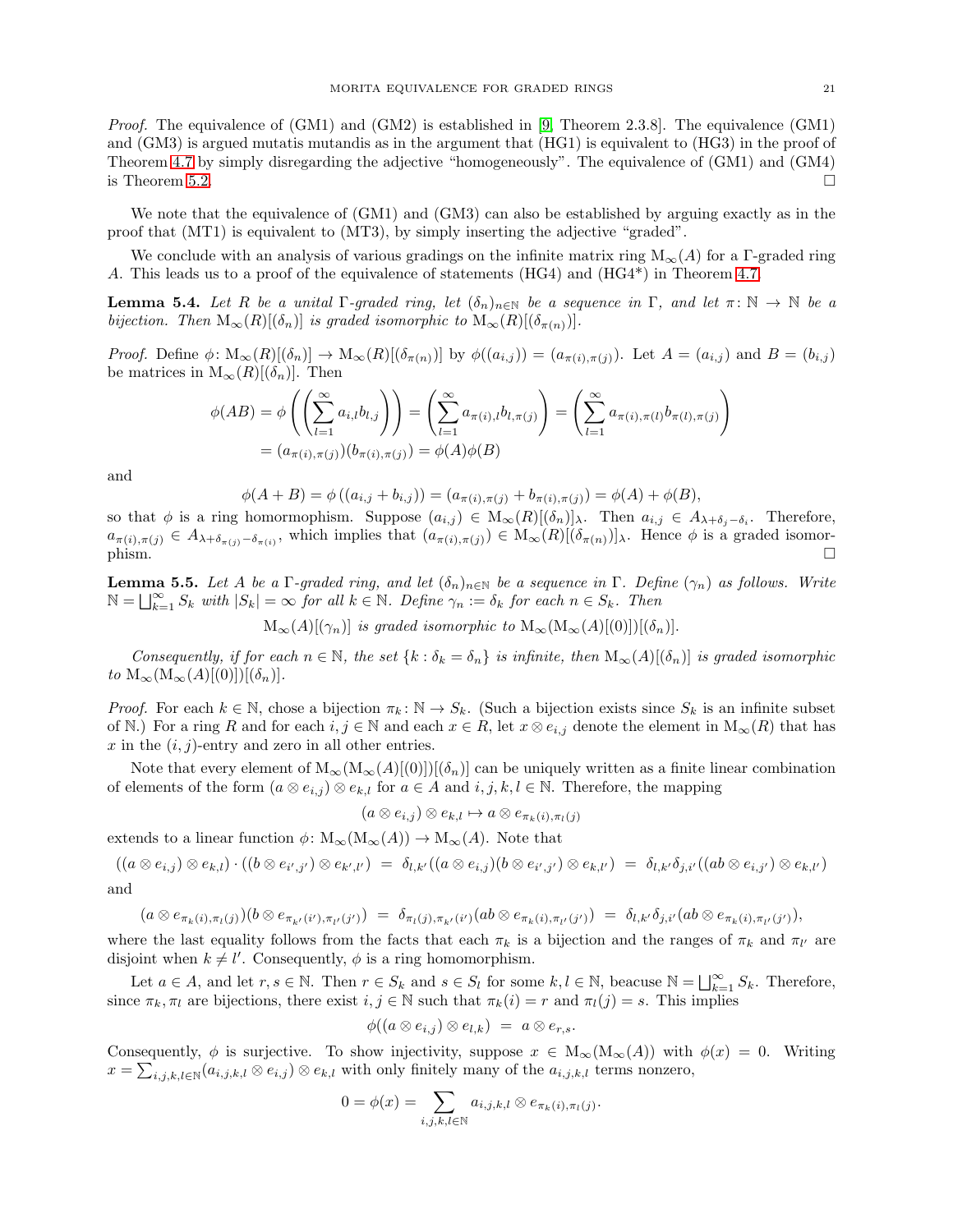Since the ranges of the  $\pi_k$  maps are disjoint and each  $\pi_k$  is a bijection,

$$
\sum_{i,j,k,l\in\mathbb{N}} a_{i,j,k,l} \otimes e_{\pi_k(i),\pi_l(j)} = 0
$$

for all  $i, j, k, l \in \mathbb{N}$ . Consequently,  $\phi$  is injective, and  $\phi$  is a ring isomorphism.

Let  $\lambda \in \Gamma$ , and suppose  $x \in M_\infty(M_\infty(A)[(0)])[(\delta_n)]_\lambda$ . As above, write  $x = \sum_{i,j,k,l \in \mathbb{N}} (a_{i,j,k,l} \otimes e_{i,j}) \otimes e_{k,l}$ with only finitely many of the  $a_{i,j,k,l}$  being nonzero. For each  $i, j, k, l \in \mathbb{N}$ , we have

$$
a_{i,j,k,l}\otimes e_{i,j}\in M_{\infty}(A)[(0)]_{\lambda+\delta_l-\delta_k}=M_{\infty}(A_{\lambda+\delta_l-\delta_k}).
$$

Thus for each  $i, j, k, l \in \mathbb{N}$ , we have  $a_{i,j,k,l} \in A_{\lambda+\delta_l-\delta_k}$ . Since for each  $i, k \in \mathbb{N}$ , we have  $\gamma_{\pi_k(i)} = \delta_k$ , we conclude

$$
A_{\lambda+\delta_l-\delta_k} = A_{\lambda+\gamma_{\pi_l(j)}-\gamma_{\pi_k(i)}}
$$

for all  $i, j, k, l \in \mathbb{N}$ . Hence for each  $i, j, k, l \in \mathbb{N}$ , we have  $a_{i,j,k,l} \otimes e_{\pi_k(i),\pi_l(j)} \in A_{\lambda+\gamma_{\pi_l(j)}-\gamma_{\pi_k(i)}}$ . Consequently,

$$
\phi(x) = \sum_{i,j,k,l \in \mathbb{N}} a_{i,j,k,l} \otimes e_{\pi_k(i),\pi_l(j)} \in M_\infty(A)[(\gamma_n)]_\lambda.
$$

Thus  $\phi$  is a graded isomorphism.

For the final part of the lemma, suppose that for each  $n \in \mathbb{N}$ , the set  $\{k : \delta_k = \delta_n\}$  is infinite. Let  $\pi : \mathbb{N} \to \mathbb{N}$ be a bijection with  $(\delta_{\pi(n)})_{n\in\mathbb{N}} = (\gamma_n)_{n\in\mathbb{N}}$ . By Lemma [5.4,](#page-20-0)  $M_\infty(A)[(\gamma_n)]$  is graded isomorphic to  $M_\infty(A)[(\delta_n)]$ . Since  $M_\infty(M_\infty(A)[(0))][(\delta_n)]$  is graded isomorphic to  $M_\infty(A)[(\gamma_n)]$ , by composing the graded isomorphisms we obtain our desired result that  $M_{\infty}(A)[(\delta_n)]$  is graded isomorphic to  $M_{\infty}(M_{\infty}(A)[(0)])[(\delta_n)]$ .

<span id="page-21-9"></span>Proposition 5.6. *Let* A *and* B *be* Γ*-graded unital rings. Then the following are equivalent.*

- *(HG4)*  $\mathcal{M}_{\infty}(A)$  *is graded isomorphic to*  $\mathcal{M}_{\infty}(B)$  *in the standard grading.*
- *(HG4\*)* For any sequence  $(\delta_n)_{n\in\mathbb{N}}$  with the property that the set  $\{k : \delta_k = \delta_n\}$  is infinite for each  $n \in \mathbb{N}$ , we *have*  $M_{\infty}(A)[(\delta_n)]$  *is graded isomorphic to*  $M_{\infty}(B)[(\delta_n)]$ *.*

*Proof.* We remind the reader that the standard grading on  $M_{\infty}(A)$  (respectively,  $M_{\infty}(B)$ ) is precisely the grading represented by the notation  $M_{\infty}(A)[(0)]$  (respectively,  $M_{\infty}(B)[(0)]$ ), where (0) is the constant sequence with each entry equal to 0.

Suppose (HG4) holds. Then  $M_{\infty}(A) = M_{\infty}(A)[(0)]$  is graded isomorphic to  $M_{\infty}(B) = M_{\infty}(B)[(0)]$ . Let  $(\delta_n)_{n\in\mathbb{N}}$  be a sequence with  $\{k : \delta_k = \delta_n\}$  infinite for each  $n \in \mathbb{N}$ . Then

$$
M_{\infty}(A)[(\delta_n)] \cong_{gr} M_{\infty}(M_{\infty}(A)[(0)])[(\delta_n)] \qquad \text{(by Lemma 5.5)}
$$
  

$$
\cong_{gr} M_{\infty}(M_{\infty}(B)[(0)])[(\delta_n)]
$$
  

$$
\cong_{gr} M_{\infty}(B)[(\delta_n)] \qquad \text{(by Lemma 5.5)}.
$$

Hence (HG4) implies (HG4\*).

To establish (HG4\*) implies (HG4\*), simply note that the constant sequence  $(\delta_n)_{n\in\mathbb{N}} = (0)$  trivially has the property that  $\{k : \delta_k = \delta_n\} = \mathbb{N}$  is infinite for each  $n \in \mathbb{N}$ . Thus  $(HG4^*)$  implies  $M_\infty(A)[(0)]$  is graded isomorphic to  $M_{\infty}(B)[(0)]$ , and (HG4) holds.

#### **REFERENCES**

- <span id="page-21-7"></span><span id="page-21-0"></span>[1] G. Abrams, *Infinite matrix types which determine Morita equivalence*, Arch. Math. 46 1986, 33-37.
- <span id="page-21-6"></span>[2] G. Abrams, P. Ara, M. Siles Molina, Leavitt path algebras. Lecture Notes in Mathematics Vol. 2191, Springer Verlag, 2017. [3] G. Abrams and J.J. Sim´on, *Isomorphisms between infinite matrix rings: a survey.* Algebra and its applications (Athens, OH, 1999), 1 – 12, Contemp. Math., 259, Amer. Math. Soc., Providence, RI, 2000.
- <span id="page-21-5"></span><span id="page-21-3"></span>[4] P. Boisen, *Graded Morita Theory*, J. Algebra 164, 1994, 1 – 25.
- <span id="page-21-2"></span>[5] Lawrence G. Brown, *Stable isomorphism of hereditary subalgebras of* C<sup>∗</sup> *-algebras*, Pacific J. Math, 71(2), 1977, pp. 335–348.
- [6] Lawrence G. Brown, Philip Green, and Marc Rieffel, *Stable isomorphism and strong Morita equivalence of C\*-algebras*, Pacific J. Math. 71(2) 1977, 349–363.
- <span id="page-21-8"></span><span id="page-21-4"></span>[7] J. Haefner, *Graded Morita theory for infinite groups*, J. Algebra 169, 1994, 552 – 586.
- <span id="page-21-1"></span>[8] R. Hazrat, *The graded structure of Leavitt path algebras*, Israel J. Math 195 (2013) pp. 833 – 895.
- [9] R. Hazrat, Graded rings and graded Grothendieck groups. London Mathematical Society Lecture Note Series, 435. Cambridge University Press, Cambridge, 2016. vii+235 pp. ISBN: 978-1-316-61958-2